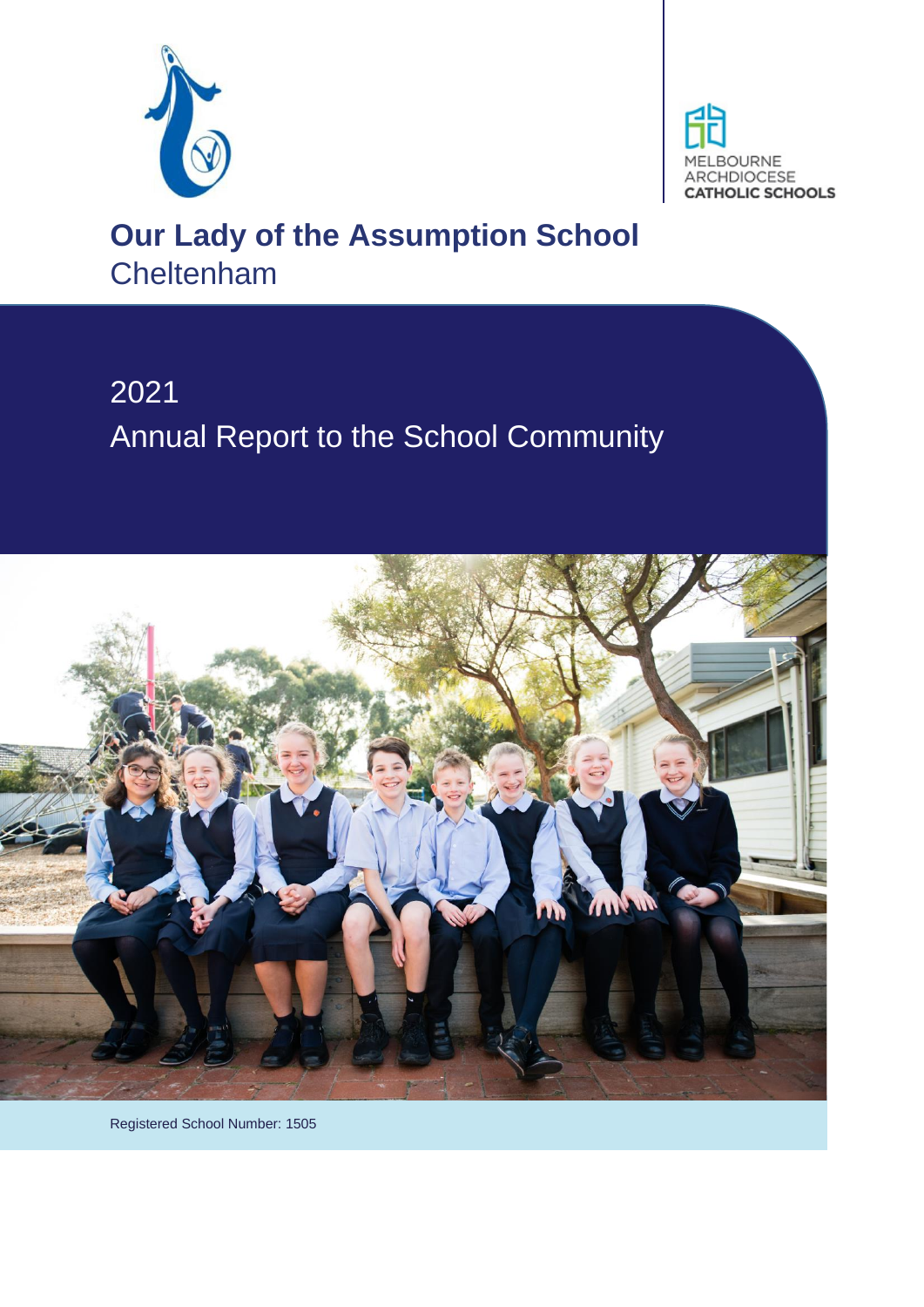## **Table of Contents**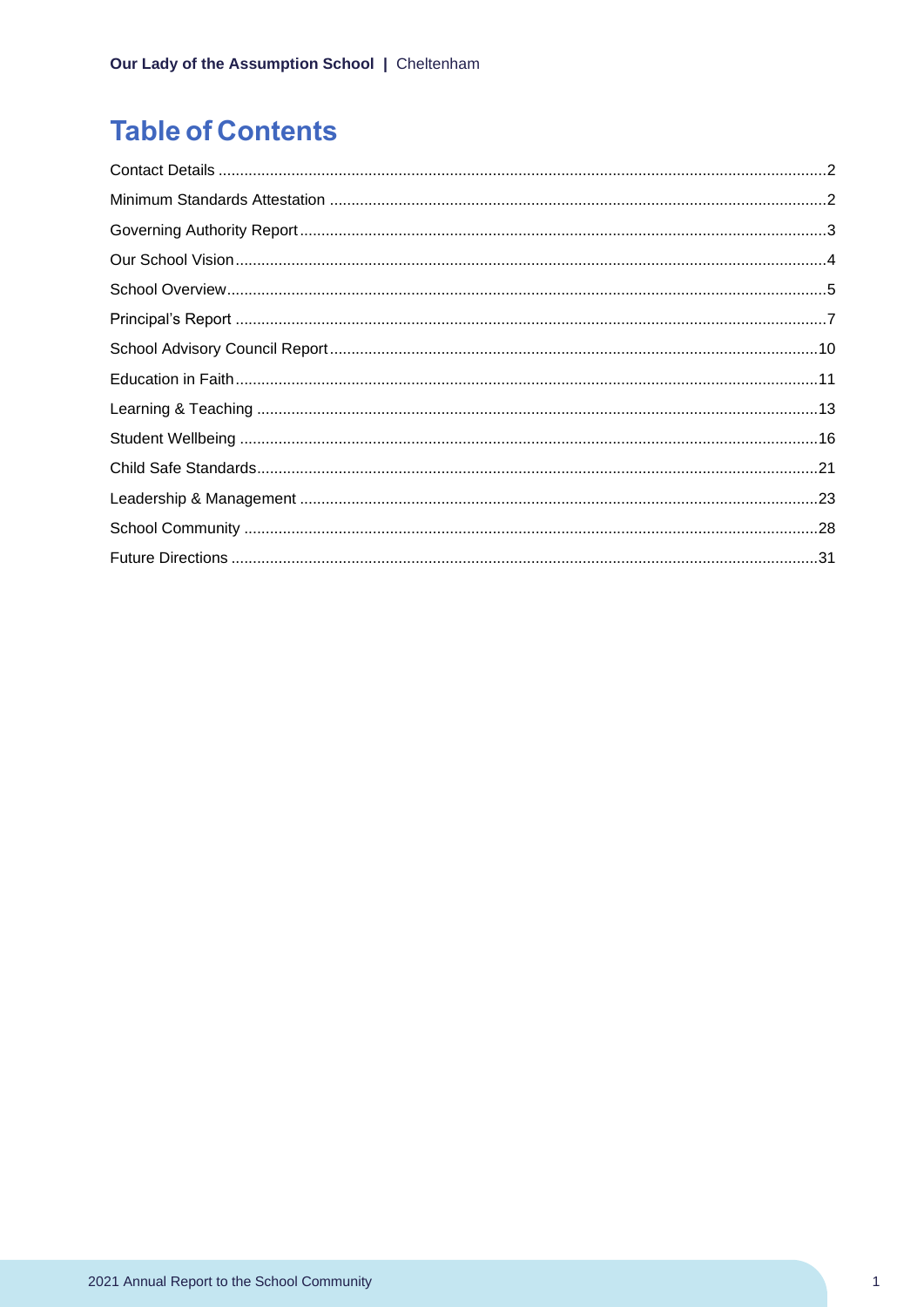### <span id="page-2-0"></span>**Contact Details**

| <b>ADDRESS</b>             | 9 Centre Dandenong Road<br>Cheltenham VIC 3192 |
|----------------------------|------------------------------------------------|
| <b>PRINCIPAL</b>           | <b>Richard Jacques</b>                         |
| <b>GOVERNING AUTHORITY</b> | Melbourne Archdiocese Catholic Schools Ltd     |
| <b>TELEPHONE</b>           | 03 9584 9488                                   |
| <b>EMAIL</b>               | principal@olacheltenham.catholic.edu.au        |
| <b>WEBSITE</b>             | www.olacheltenham.catholic.edu.au              |
| <b>E NUMBER</b>            | E1168                                          |

## <span id="page-2-1"></span>**Minimum Standards Attestation**

I, Richard Jacques, attest that Our Lady of the Assumption School is compliant with:

- All of the requirements for the minimum standards and other requirements for the registration of schools as specified in *the Education and Training Reform Act 2006 (Vic)* and the *Education and Training Reform Regulations 2017 (Vic),* except where the school has been granted an exemption from any of these requirements by the VRQA
- Australian Government accountability requirements related to the 2021 school year under the *Australian Education Act 2013 (Cth)* and the *Australian Education Regulations 2013 (Cth)*
- The Child Safe Standards prescribed in Ministerial Order No.870 Child Safe Standards, Managing Risk of Child Abuse in Schools.

#### 31/03/2022

**NOTE:** The School's financial performance information has been provided to the Australian Charities and Not-forprofits Commission (ACNC) and will be available for the community to access from their website at [www.acnc.gov.au](http://www.acnc.gov.au/)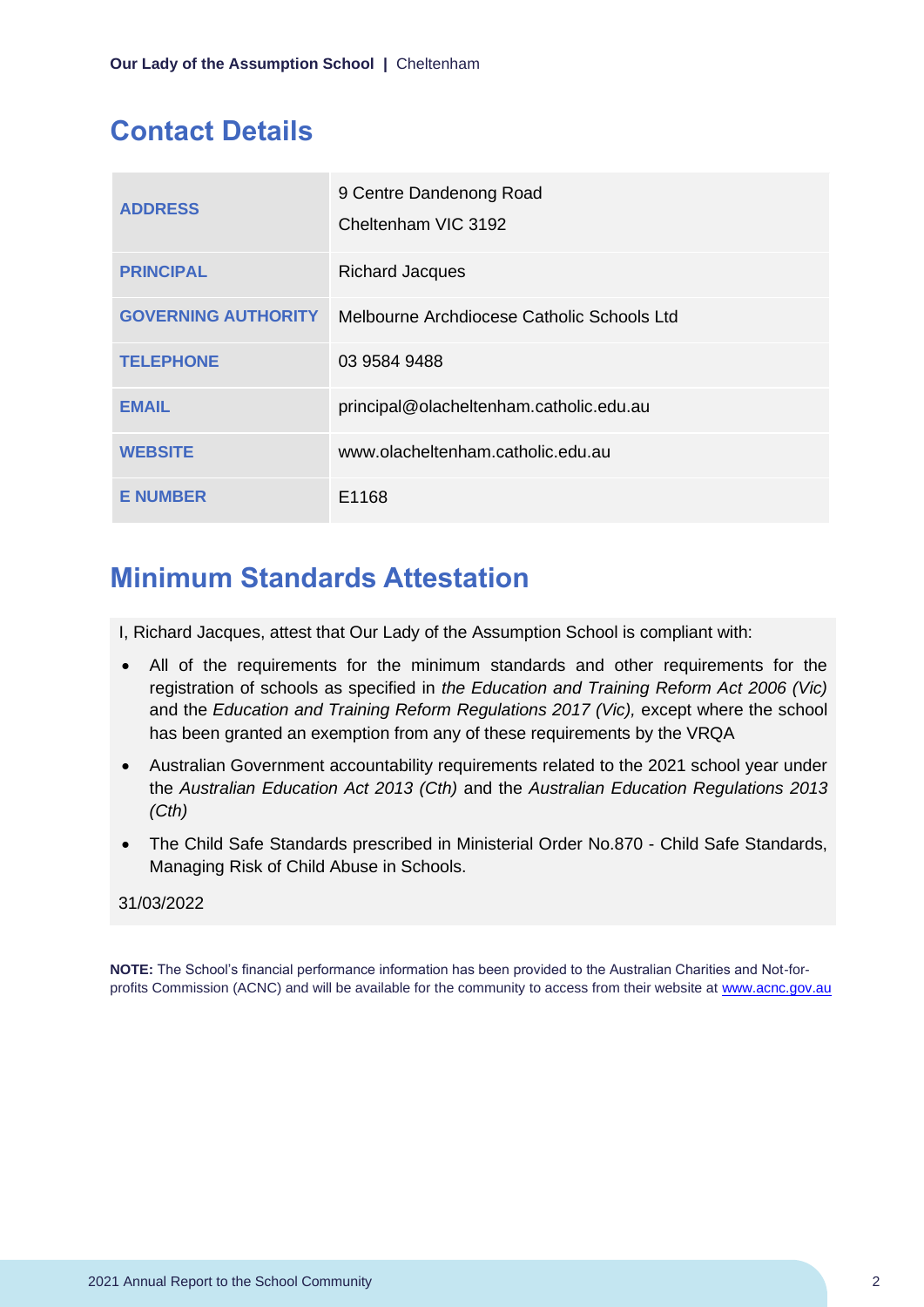### <span id="page-3-0"></span>**Governing Authority Report**

2021 has been a momentous year for Catholic education in the Archdiocese of Melbourne, with Melbourne Archdiocese Catholic Schools Ltd (MACS) assuming governance and operations of 290 schools which previously operated under unincorporated structures.

MACS was established to ensure these schools continue the mission of Catholic education to proclaim the Good News while equipping our young people with the education, knowledge, skills and hope to live meaningful lives and enrich the world around them.

Our schools were again asked this year to respond to the challenges of the coronavirus pandemic. Although asked to implement many measures to keep our staff and students safe, our schools were able to continue delivering a high-quality Catholic education through the resilience and dedication of our principals, school leaders and teachers.

Alongside this important work, we were also able to deliver a new policy suite for schools to ensure our students are safe and which enhance the consistency and transparency of school decision-making, while preserving school autonomy and respecting the local context of our schools.

School Advisory Councils have been established to actively support the principal and embed the life of the local Church in the life of each school. It has been wonderful to see so many parents and members of the wider parish community engaged in these critical forums.

Thank you for the support you have given our schools in 2021. We look forward to continuing to work with you as we strive to provide the young people of the Archdiocese of Melbourne with the best kind of education possible, one that fosters a formation of the whole person that is deeply and enduringly humanising.

Yours sincerely

Jim Miles Executive Director Melbourne Archdiocese Catholic Schools Ltd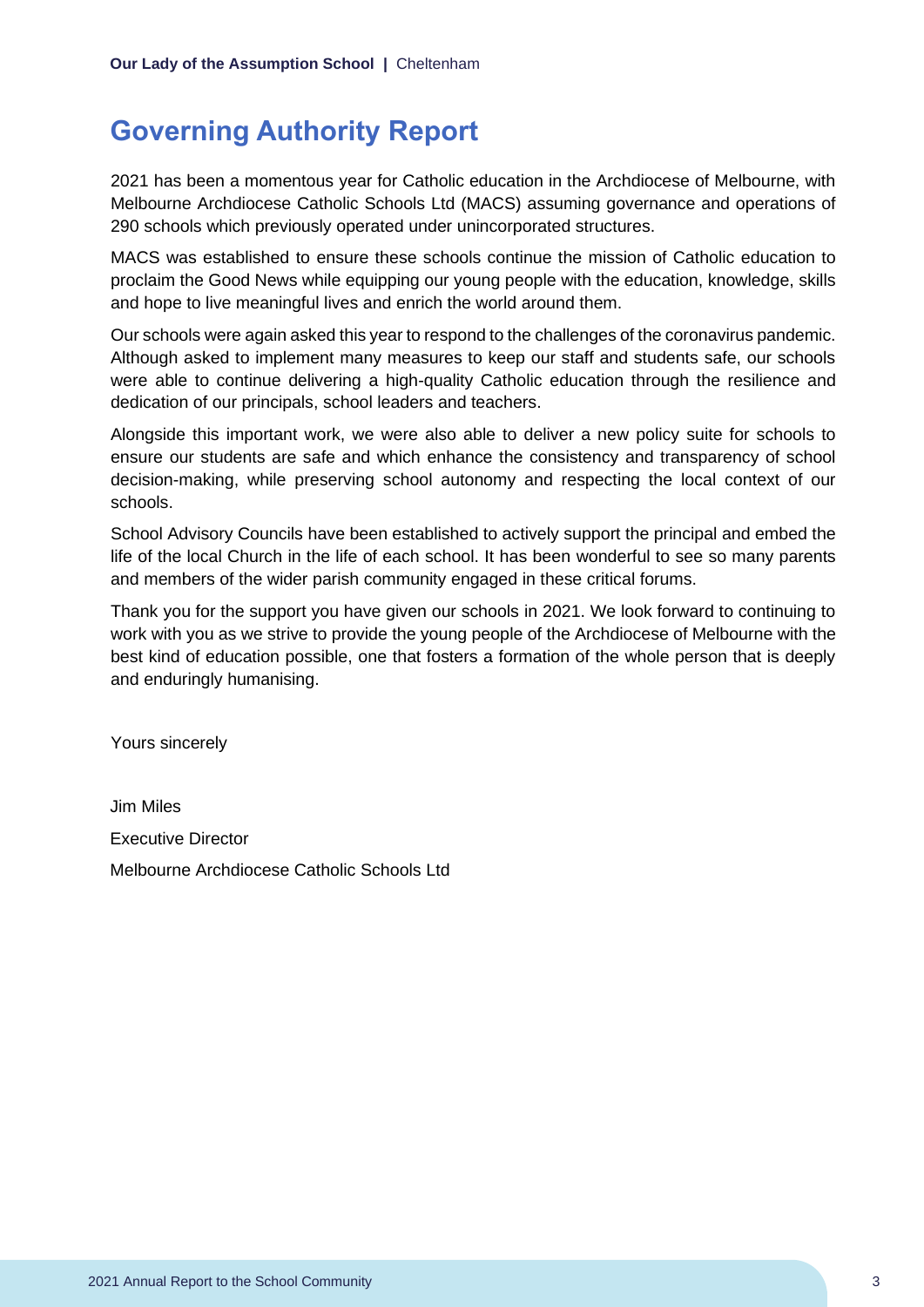## <span id="page-4-0"></span>**Our School Vision**

We, at OLA, are a welcoming Christian community, living and celebrating with faith and gratitude in the spirit of Jesus.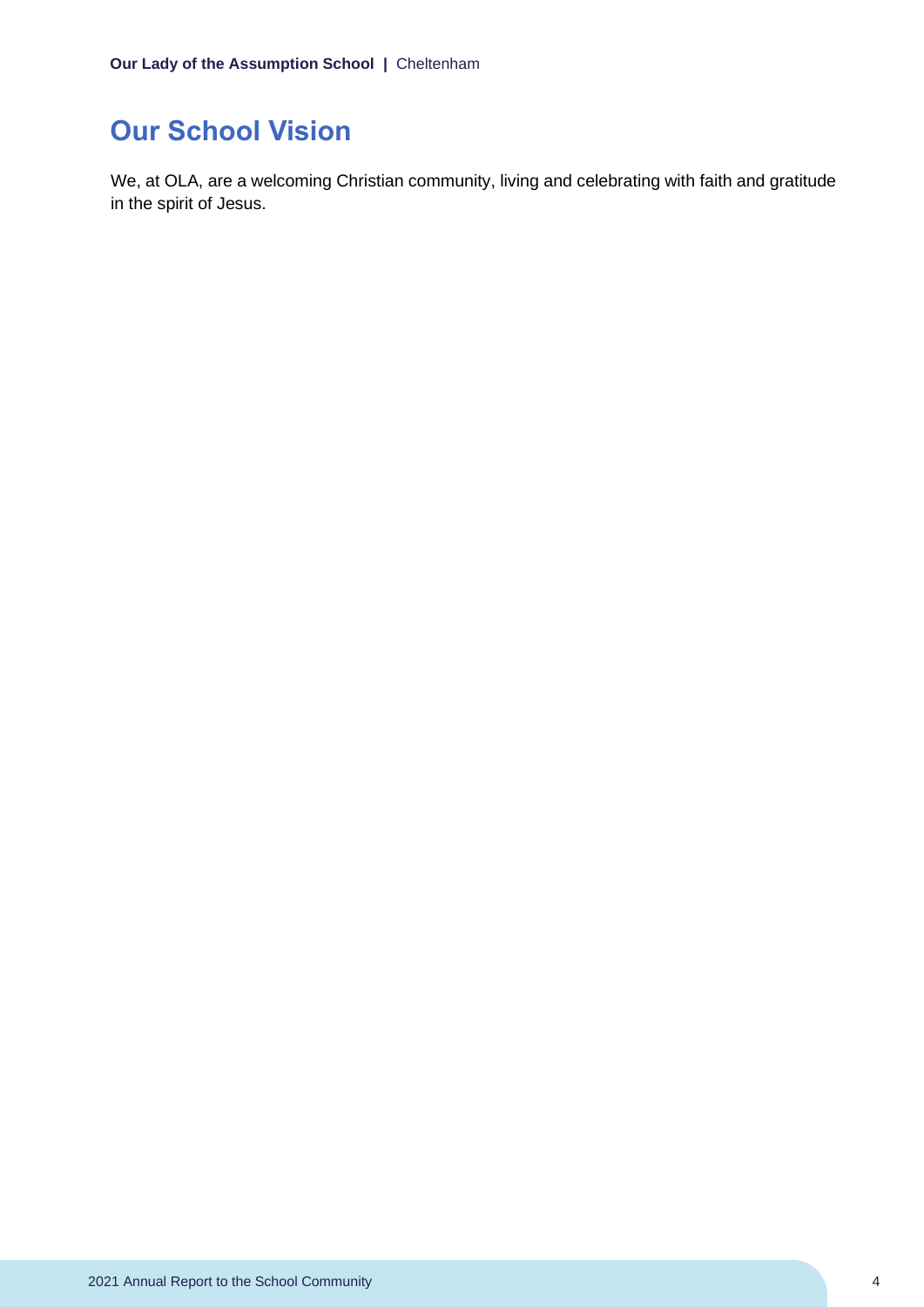### <span id="page-5-0"></span>**School Overview**

At Our Lady of the Assumption (OLA) Parish Primary School we are proud of our Catholic faith. We live out the gospel values in everything we do, as evident in our vision statement. We seek to help our students develop their personal relationship with God. The programs at the school are designed to foster the skills and talents of all students, while bringing families into partnership with the school to contribute to the learning process. Our teachers are highly dedicated and well respected within the community.

OLA offers outstanding educational opportunities for our Prep- Grade 6 students. We invite you to take a moment to explore our website and social media platforms to learn more about our school.

At OLA, we live out our Vision by creating a place of welcome and a strong sense of belonging for each member of our community. We promote within our students a love for learning, and we educate the whole person. The religious, social, academic, physical and emotional aspects of our students are vitally important as we encourage each child to reach their potential.

Our staff are highly professional, motivated and dedicated to supporting each and every student. Family partnerships are very important to us here at OLA. Together we aim to deliver an education of the highest quality.

#### **Community**

At OLA, we pride ourselves on our strong sense of community. Families are the first educators of children and we believe education is achieved in partnership between home and school. All staff at OLA value strong partnerships with our families and enjoy working together with the best interests of the children at the forefront of our work.

The school is an integral part of our OLA Parish and we enjoy a strong relationship and sense of belonging. We have an engaged and supportive School Advisory Council (OSAC) and Parents and Friends Association who work to enhance connections between all stakeholders.

2021 brought its challenges. While it was hard for us to physically be away from one another during the lockdown period, we are so proud of the way our community held its spirit during this time. We found ways to connect with one another while staying apart and were grateful for the opportunities we did have to physically be together.

#### **Wellbeing**

At OLA each child is known by name. Their passions, skills and interests are acknowledged and fostered. We value the importance of our students as happy, safe children and work to create an environment that fosters this. The staff are all dedicated to this goal and work to create warm, welcoming and encouraging spaces within their classrooms. Our hope for our students is that they leave their primary schooling years having experienced many learning opportunities that have helped them to discover their passions and to be the best version of themselves.

Coming back from remote learning we placed high importance on Social Emotional Learning, as well as academic skills. Teachers incorporated three weekly Wellbeing lessons into their planners to explicitely teach social skills, practise emotional intelligence and provide opportunities for students to interact with their peers.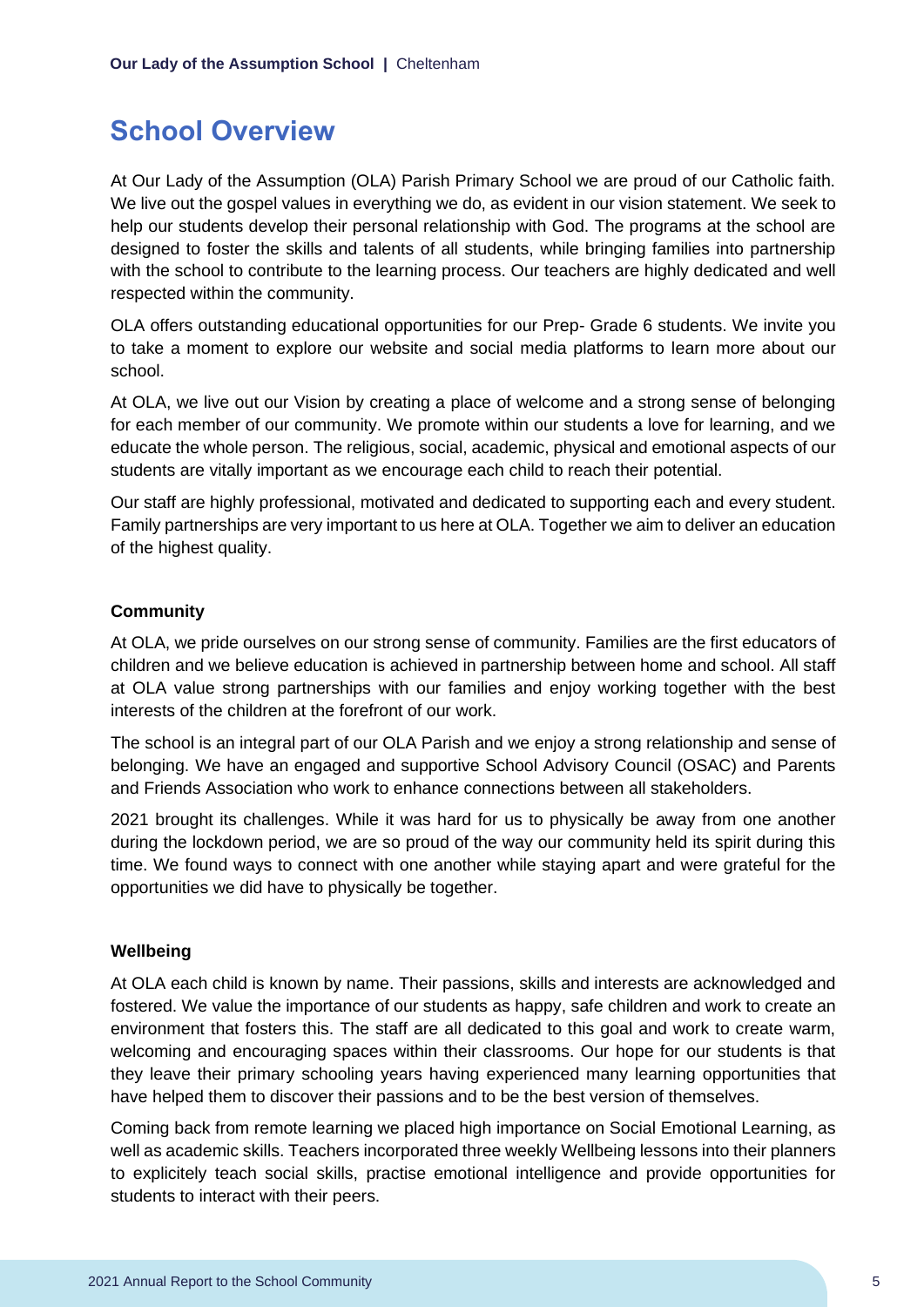#### **Academic Excellence**

We have high expectations of academic growth and achievement. Staff use data to regularly assess student progression of learning to cater to the individual needs of all students.

Additional programs and extracurricular opportunities in 2021 included Fountas and Pinnell Levelled Literacy Intervention (LLI), Early Reading Intervention Knowledge (ERIK) program, Toe by Toe program, cross country, Prep-Grade 4 swimming program, Grade 5 and 6 beach education program, vocal and instrumental music program, Grade 5 and 6 Camp, Grade 4 Camp Experience Night, end of year dance concert, and Out of School Hours Club (OSH Club) program operating from Bracken Hall.

#### **Facilities**

Located next to our Church, our school takes the form of four multileveled buildings, split according to grade levels. We enjoy the additional large space that our large Brigid Hall provides and the stage with curtains and lighting is brought to life with many a performance and celebration of learning. We also have designated spaces for our Art, Japanese and STEM specialist lessons. We have expansive play areas for the children including an adventure playground, sandpit, cubby house, Cumulus climbing equipment, a large modern synthetic oval with soccer and AFL goals, undercover area, basketball courts, four square courts, vegetable gardens and a fairy garden.

We look forward to beginning works on Stage 3 of our Master Plan with \$1,980,000 allocated to OLA from a State Government capital grant. We will restructure some older parts of the school to create a new Library, STEM Makerspace, outdoor learning spaces, and community space, and removing the portable buildings to create even more play space. Building works are set to commence early in 2022 with an October 2022 completion date.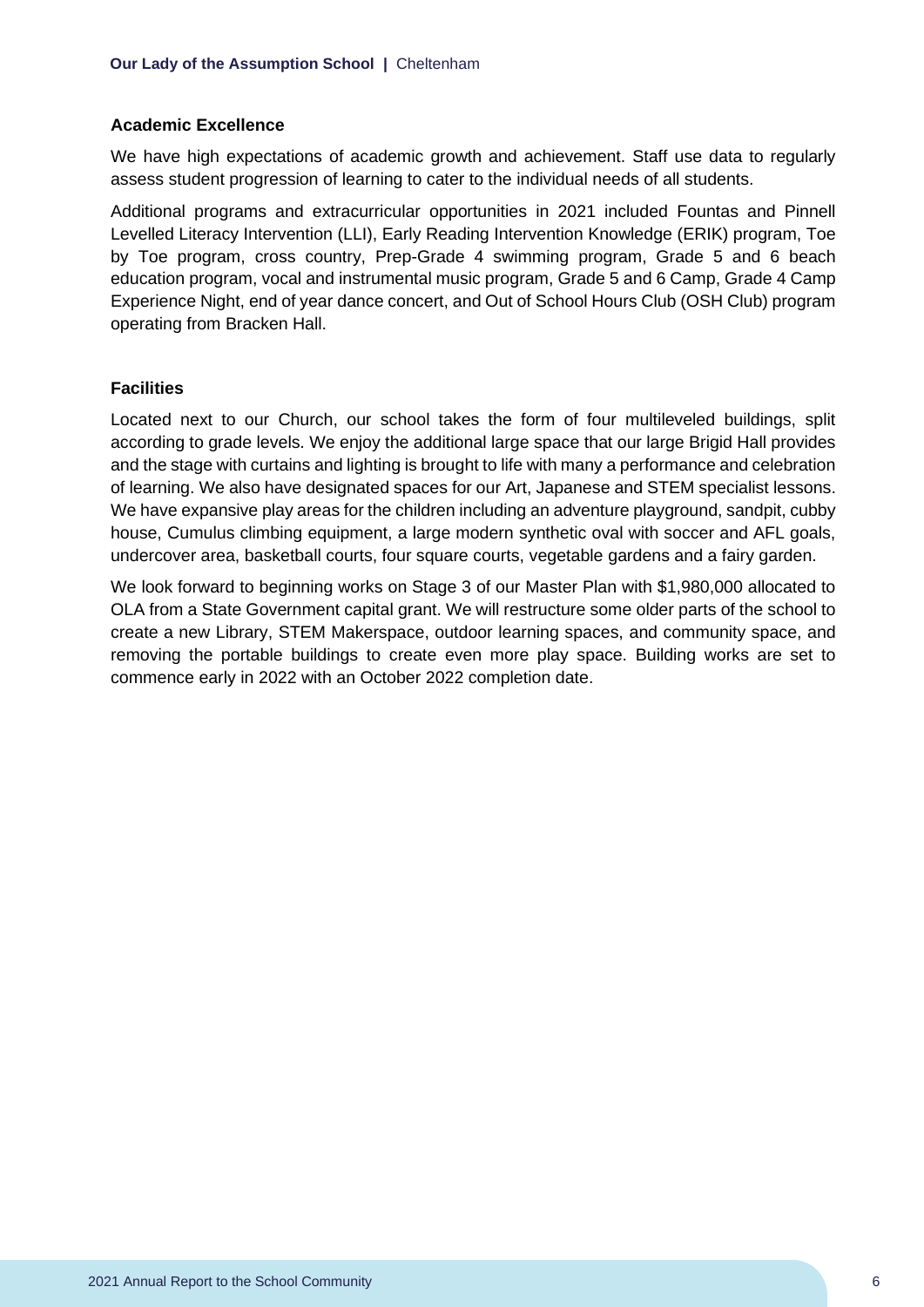### <span id="page-7-0"></span>**Principal's Report**

At Our Lady of the Assumption Parish Primary School (OLA) we are a community dedicated to creating a collaborative culture of learning where children learn to problem solve and think critically and creatively. Our teachers are passionate about children, learning and life and we know that good relationships are at the heart of good teaching. We are committed to maintaining the highest standards in Literacy and Mathematics whilst nurturing the wellbeing of each student. The religious dimension of our Catholic school supports students to grow in virtue and to embrace a sense of self and the world. At OLA this is nurtured through prayer, learning, celebrations, belonging and reaching out.

At OLA we enjoy a positive and welcoming culture where we celebrate strengths and promote a growth mindset. We are about modelling and forming positive habits of thought, speech and behaviour. Celebration, rhythm and structure are at the heart of school life at OLA. We believe in creating happy memories and we do this through providing exciting and enjoyable class, year level and whole school events.

We aim to nurture gratitude, empathy, mindfulness and strong connections within our community. From day to day we reflect on what has worked well which allows us to build on successes and continue to improve. We want our students to flourish and reach their potential by knowing and using their strengths and building on them. We want our students to identify and follow their passions and learn how to make a difference in the world. We aim to bring about the best in each student, enabling all to achieve the highest goals possible.

#### **A Bobby Dazzler of a Year!**

Throughout this year I have been heard to come up with phrases like this one. It really has been a bobby dazzler of a year! Let's firstly acknowledge that there have been moments of joy and there have been moments of disbelief and disappointment during this second year of COVID restrictions and lockdowns. We cannot explain how excited we are to now be back onsite and face to face with the children of our school. This is where we all need to be and we thank everyone for being constant, for being kind and for doing your best. We appreciate this has been a particularly difficult time for all members of our precious community, and we sincerely hope the roadmap is beginning to provide much needed certainty for our students, staff and families.

In line with our mandated operational guidelines, we have worked steadily towards a 'return to school', to ensure all aspects have been suitably addressed. From mandated health and safety measures, to prioritising wellbeing and the key academic areas of Mathematics and Literacy, we believe that our staff were prepared and ready to welcome your children back onsite and to do the best they could to support and engage each and every student. Additional teachers, leadership team and Learning Support Officers (LSO) were placed in classrooms for the teaching of English and Mathematics. These staff members conducted one to one and small group explicit teaching sessions in conjunction with the classroom teacher. Upon the children's return to school, our priority was and has always been to re-establish routines and relationships. We have provided support as the students relearned how to navigate the playground and classrooms successfully. There have been plenty of opportunities for students to revisit and practise the social skills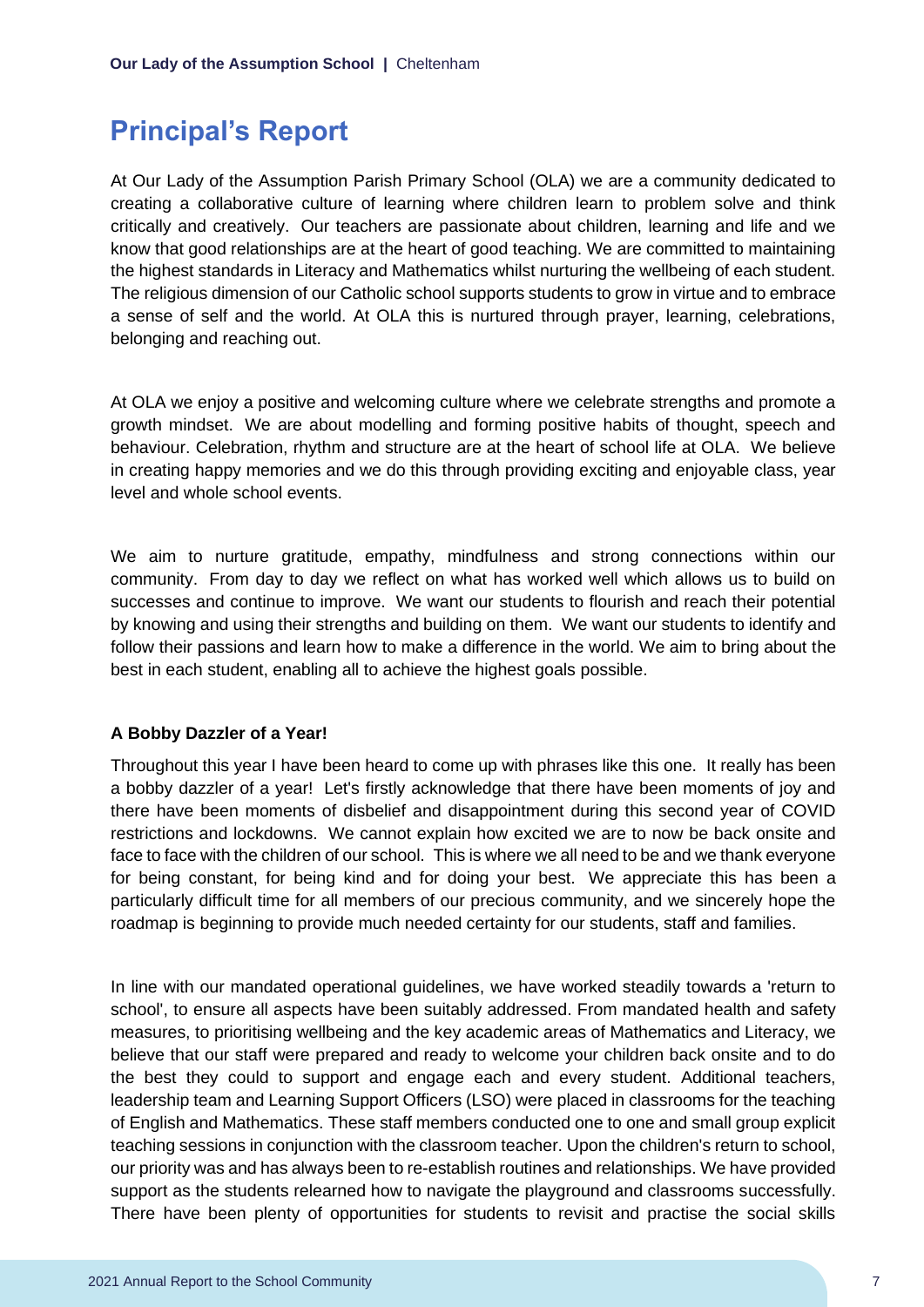required to re-establish friendships, play successfully with peers, manage emotions, work collaboratively, take turns and listen to one another.

#### **Jolts of Joy**

This year has also provided many moments where we could shine and celebrate great achievements in our community. These include:

- A year focussed on Mathematics there is no better indicator of successful professional learning then students, parents and staff talking about all things Mathematics and the new strategies learnt
- Using IT and digital technologies in engaging ways, for example, Coding, CAD design and **Mote**
- The preparation and celebration of Baptism for four of our students as well as the count down to the many times postponed Sacraments of First Eucharist and Confirmation - extra special to be able to come together in prayer and ritual
- The children attending Mass and enjoying sitting alongside fellow parishioners, sharing morning tea after Mass, St Vincent de Paul working with the children for the Winter and Christmas Tree Appeals and the Knitting Group and Plant Growing Teams selling their wares to the OLA families - such great Parish connections
- The many visits to the admin area of students beaming with pride for their work they had completed
- Our connection with our Japanese Language and the Tokyo Olympics
- OLA participating in the inter School Sports Competitions and taking out the District Championship for Girls T-ball, Girls Soccer, Boys Kanga Cricket and Boys Volleyball
- Our Senior Girls swimmers taking out first place in many events at District and Division level
- OLA students receiving the STEM Sustainability Award and the STEM Engineering Award at the MACS STEM MAD Showcase. A fantastic achievement!
- The amazing showcasing of children's creative skills in the OLA Art Show, Home is Where the heART is
- The many posts received from families for our Social Media platforms and the connection enjoyed through this
- New student and parent voiced initiatives such as Bike Education, About Real Life Sexuality Education Program and Linewize which is a new platform for online safety and security for our students
- The newly designed and easy to navigate Newsletter
- And... we still have much to look forward to with the Hip Hop Christmas Concert full of dancing and celebrations

#### **Celebrating all that is OLA**

At OLA we make it a priority to celebrate all that we learn and experience with our broader community. Word of mouth is so important when it comes to sharing our story and building our reputation in the community. We are proud of our connections with local kinders, school tours,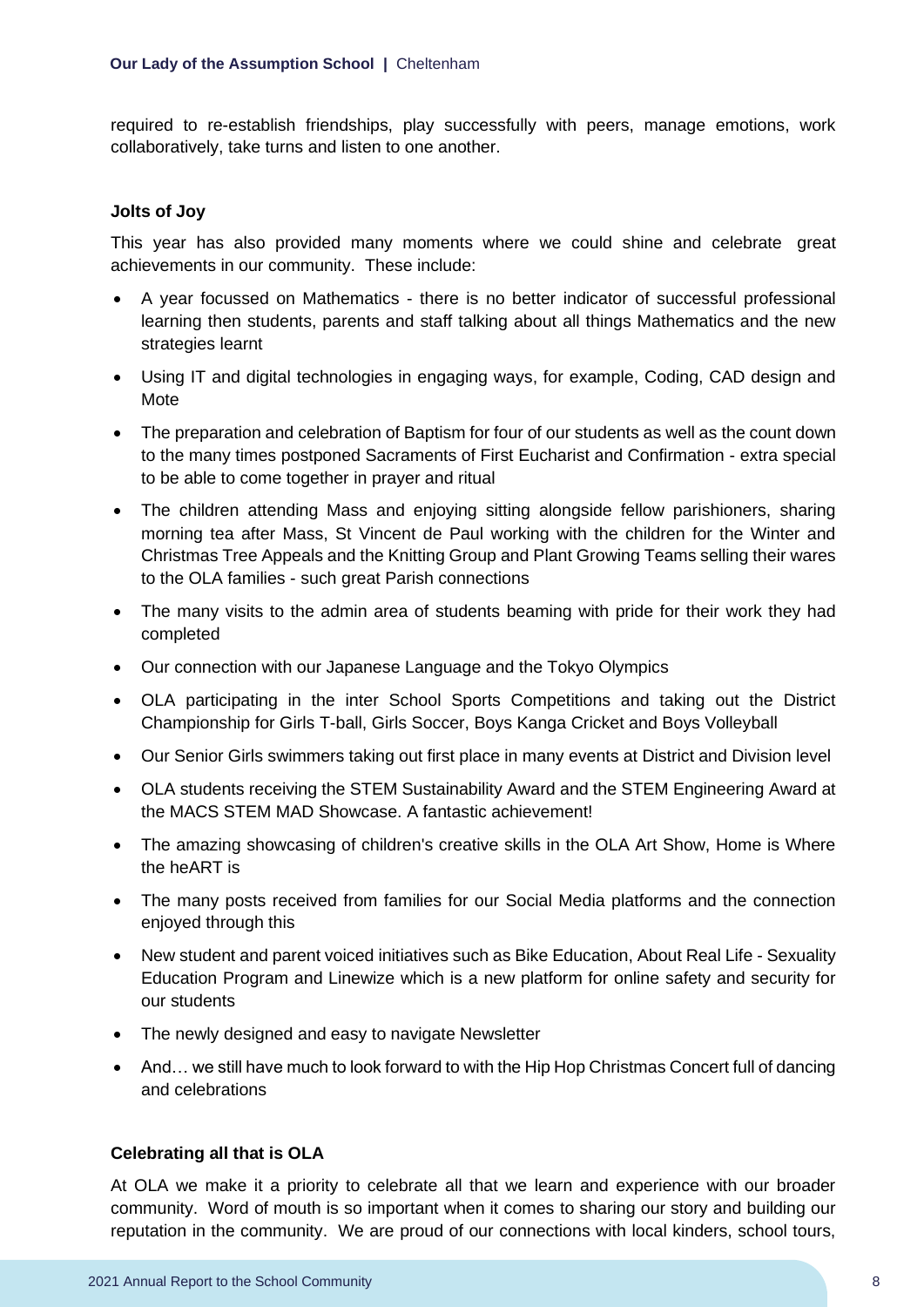our new website, our social media presence, OLA billboards, enrolment flyers, prominent signage and our electronic notice board on Centre Dandenong Road. It has been lovely to welcome new families through our school. The Leadership Team, School Captains and I begin these tours with a presentation sharing our story at OLA and what we love about our school. We then walk our families through the school showcasing our calm and happy classrooms. It is great for our visiting families to see the engaging displays as well as the school gardens and grounds which look amazing. Not only did we hold our tours onsite and in person, but we also created a Virtual School Tour and Principal Presentation to share with interested families during lockdown. It is exciting to be offering two Prep classes in 2022 and we thank all involved in helping make this possible. How amazing to have 7 children from current families and 30 children from new families - a great achievement at a time that has been tricky to navigate.

#### **Building Project**

We are so excited to have a 2.2 million dollar building project underway in regard to plans and tendering. We have been delighted to be able to share the plans for our new Discovery Centre which includes a new library, STEM Makerspace, community space and provisions for more outdoor areas. Building works are expected to begin in February 2022. What a wonderful addition this will be for our school.

#### **70th Birthday of OLA Parish Primary School**

On 6 February 1952, Our Lady of the Assumption Parish Primary School opened its doors for the first time. 2022 is the year when we celebrate and honour the many parishioners who came together to buy the land and build the school brick by brick so that their children and their families could have the option of a faith based education. It was these men and women who have left such an amazing legacy for each one of us to enjoy. It has then been passed on from generation to generation to us and now we have the opportunity to continue this great work and to build community and to build the best school here in Cheltenham. We give thanks for what has been and we look forward to next year and the next 70 years of OLA!

#### **Thank you**

Thank you to Fr Alan, our parish, our staff, our parents and most importantly our students for being part of our great OLA family. Thank you for what each and every one of you brings to our community. May each of us continue to be kind in all we say and do and may we always give of our best as we strive to offer the best education and journey in faith that is possible right here in Cheltenham.

Richard Jacques **Principal**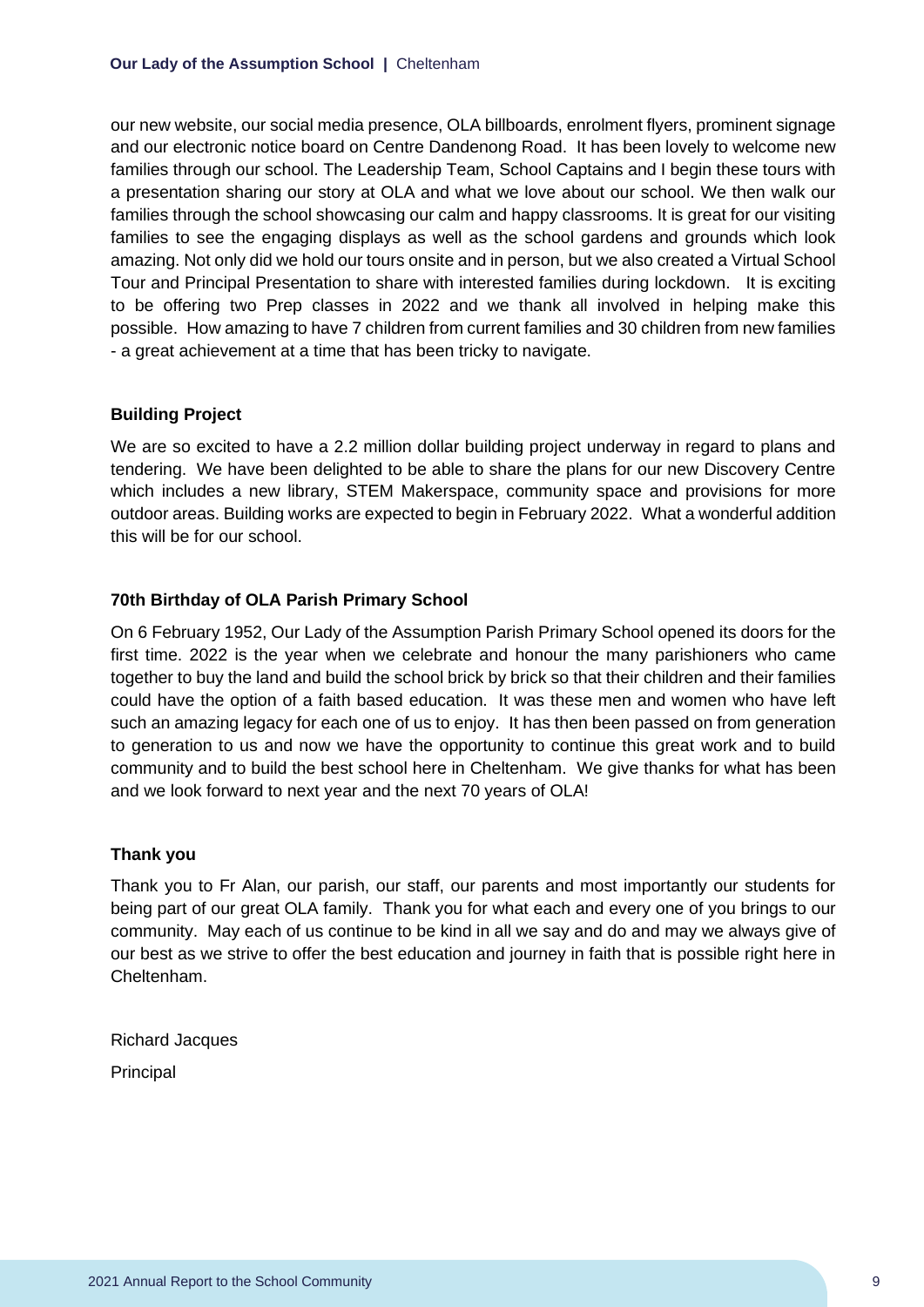### <span id="page-10-0"></span>**School Advisory Council Report**

We had hoped that two thousand and twenty-one wouldn't be a repeat of last year however by Week 6 of Term 2 we were looking at an even longer lockdown than 2020. From the end of May until Mid-October we only had a reprieve of about 5 weeks not in lockdown.

Richard, Caitlan and the OLA leadership team have continued this year to work together to support the staff and families during these unprecedented times and have gone above and beyond trying to ensure the students haven't missed out on learning and extracurricular experiences such as Grade 5 and 6 Camp, First Holy Communion, Confirmation, The Art Show, the Australian Maths Competition.

Using 2020 as a baseline for online learning the leadership team and all staff have continued to develop and grow in this area supporting the students through such difficult circumstances.

A special thanks goes to Fr Alan Fox who has tirelessly led the community on our spiritual journey. Restricted numbers and multiple lockdowns have meant Zoom meetings had to be organised, the Sacraments rescheduled multiple times and finally being able to go ahead within extremely limited time frames. It is great that Fr Alan has been able to organise the St Agnes, Highett and our schedules to ensure the Sacraments have all been held by the end of the year.

Richard's drive to continue to find new ways of connecting with potential new families has been inspiring and it is wonderful that we are welcoming 37 new students into Prep in 2022.

Being able to share student work on social media forums and Zoom assemblies has not only inspired the students to get involved but has also allowed us all to feel more connected with our community.

The installation of the Cumulus climbing equipment and ongoing maintenance of the OLA grounds has breathed new life into the school and brings pride and positivity from both the students and parishioners. It is also exciting to have the renovation works for the new library and STEM room commencing in early 2022.

We have had eight OSAC meetings during 2021 and although the majority of our meetings continue to be held remotely it has been great to see the enthusiasm and participation of all members. Thanks goes out to Jo Hansen for her support and commitment to being Secretary.

Special thanks goes to Virginia Derricott who has completed her 3 year membership on OSAC. Virginia's contribution to the committee has been substantial and greatly appreciated.

I'd like to welcome Susan Wangondu (Michael Grade 3, Isabelle Prep and Malkia Prep 2022) and Shashi Wijesinghe (Flynn Prep) to the committee.

As you all know this is my last year on the committee and although I will miss being so heavily involved it is time to welcome new members onto the committee for them to continue to support the OLA leadership team in continued success.

Adam Solomon OSAC Chairperson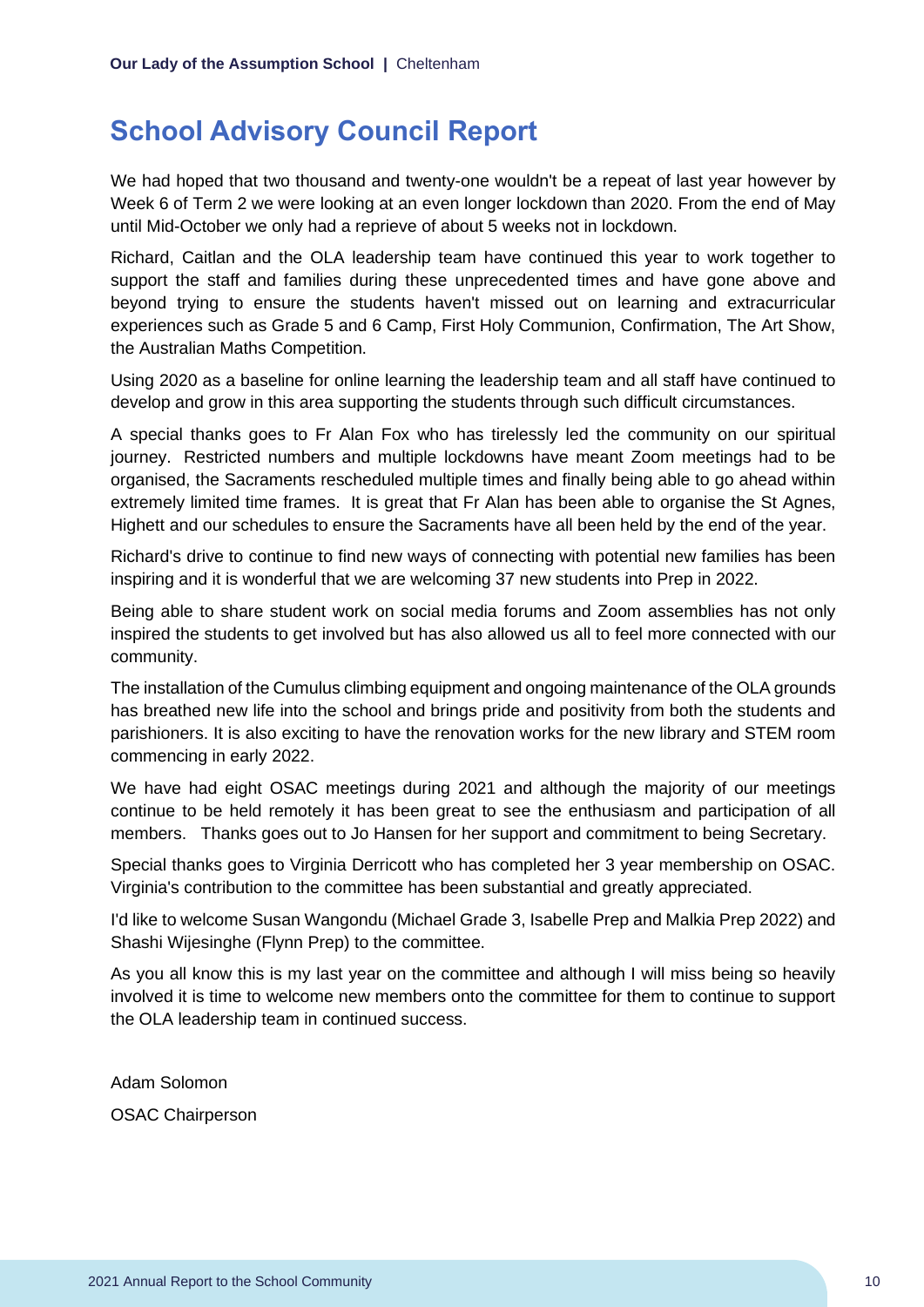## <span id="page-11-0"></span>**Education in Faith**

#### **Goals & Intended Outcomes**

Our goal for Religious Dimensions in 2021 was to enhance our community as a place of encounter with God. We aimed to achieve this goal through the following outcomes:

- Continue professional dialogue within the members of the RE collective group to gain insights into how to design units of work
- Explore methods of including student voice in planning and curriculum
- Relationships in the school community will better reflect our core Gospel values.

#### **Achievements**

**Sacramental** 

- Reconciliation was celebrated over two nights in March.
- Fr Alan was delegated for the Sacrament of Confirmation. Grade Six students were given the option to receive the Sacrament following our COVID Safe Plan. 63 students received the Sacrament of Confirmation over two evenings in November. Three guests and more were able to attend for each child. The service was an intimate Mass which will be a lasting memory for all involved.
- First Eucharist was celebrated over three Masses in November. Both Grade 3 and Grade 4 students participated in this Sacrament.

#### **Curriculum**

- We revised and implemented a new Scope & Sequence to create stronger links between Religious Education and our Inquiry program.
- Prior to planning the units, teachers engaged in Pedagogy of Encounter led by the RE and Learning & Teaching Team. This allowed teachers to reflect and share their insights before planning student content. Throughout the unit, students were questioning their own wonderings and interests in order to plan the last few lessons of the unit; the 'student driven learning'. This enabled the renewed RE curriculum at OLA to have more of an inquiry focus.

Topics covered throughout 2021 were:

- Term One 'Community' Church & Community, Student Wellbeing and History
- Term Two 'Our World' God, Religion & Life, Biological Science and Sustainability
- Term Three 'Connecting to Others' Prayer, Liturgy & Sacrament, Geography and Intercultural Capability
- Term Four 'Change' Morality & Justice, Chemical Science and Physical Science

Throughout the year we have worked in an RE Collective Partnership with Resurrection Primary School in Keysborough. The teams at both schools have incorporated a mix of leadership and classrooms teachers, ranging from all levels and Amerall Blom (MACS RE Consultant) has also attended each meeting. We have met approximately five times throughout the year, a combination of face-to-face and online.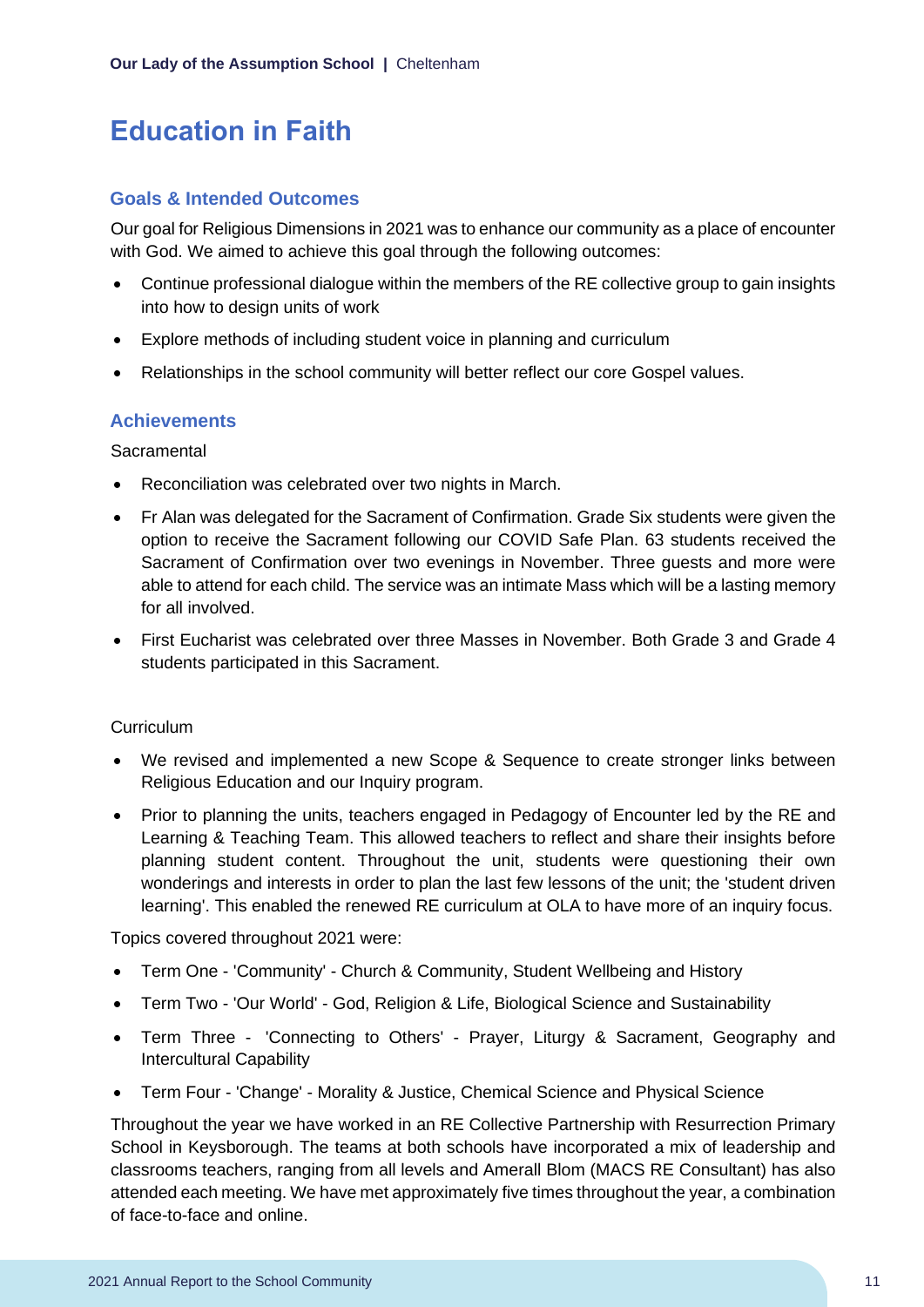#### **VALUE ADDED**

Children, parents and staff participated in class, school and parish liturgical celebrations including:

- Staff Commissioning Mass
- Beginning of Year Masses within levels
- Senior Level Class Participation in Mass
- Attendance by Senior Level at Mass
- Ash Wednesday Prayer Service
- Level Lenten Prayer Services hosted by each level
- Mini Vinnies Commissioning Mass
- Assumption Day Prayer Service held online in classes
- Assumption Day activities incorporated into remote learning activities
- Remembrance Day Prayer Service held remotely
- Advent Prayer Services held in levels
- Prep Nativity Prayer celebration

Parent/Child Workshops at each level provided opportunities for parents to learn about their child's 'Education in Faith' curriculum and practices, while developing the faith education of the parents:

- Grade Prep Prayer
- Grade 1/2 Cathollic Social Teachings on Creation in Brigid Hall
- Grade Three Reconciliation (held remotely)
- Grade Four First Eucharist
- Grade Six Confirmation (held remotely)

Staff engaged in a faith formation school closure day focussing on the history of our school and our Marian links.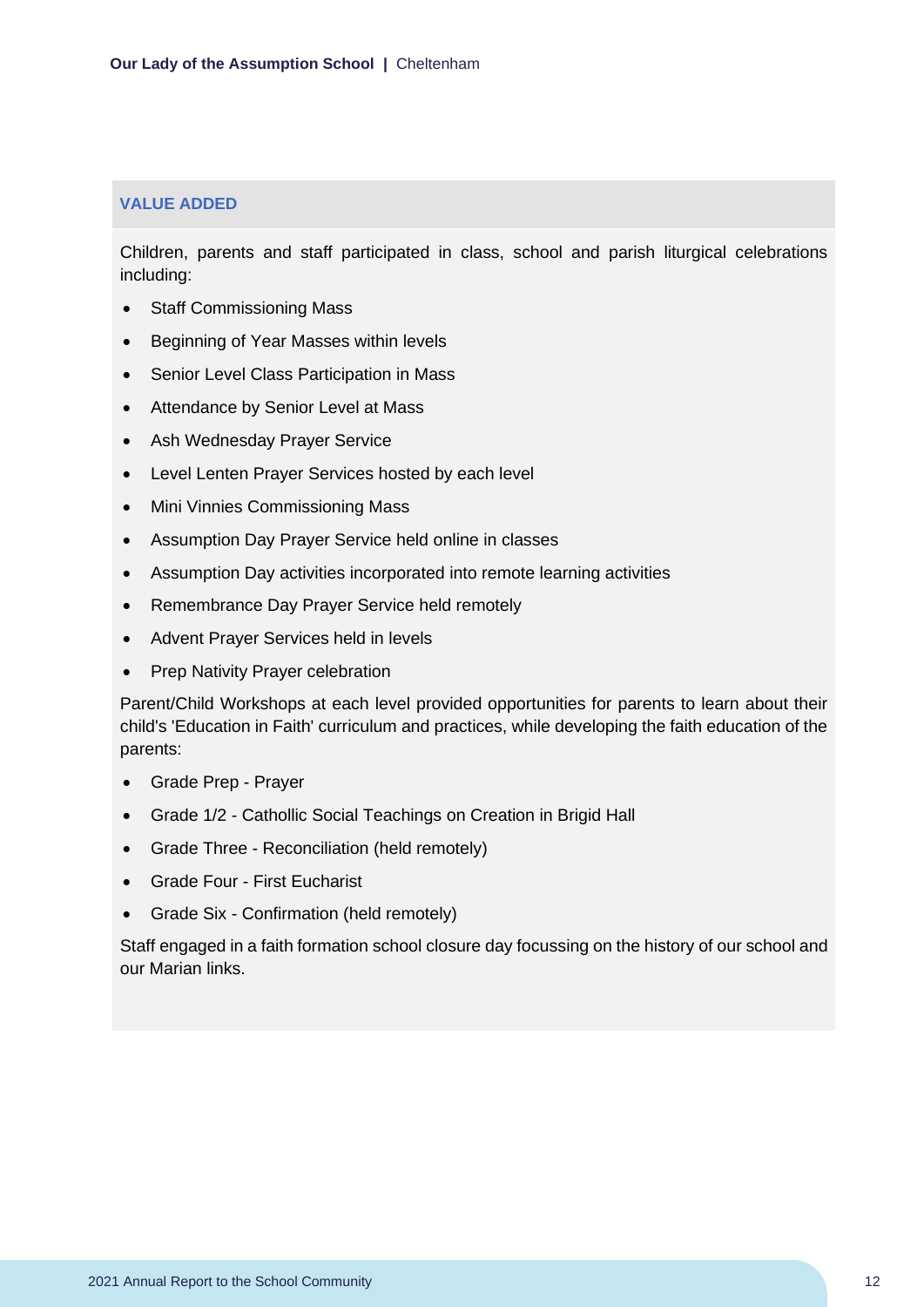## <span id="page-13-0"></span>**Learning & Teaching**

#### **Goals & Intended Outcomes**

Goals and Intended Outcomes for 2021:

- To inspire students to develop a passion for learning within an environment that fosters engagement with all aspects of the curriculum.
- Improve student outcomes in Writing and Numeracy.
- Improve levels of student engagement, motivation and ownership of their learning.
- For teachers to use concepts and ideas to collaboratively design the curriculum, spanning progressions of learning (levels)

#### **Achievements**

- Remote Learning via Google Classroom platforms for P-6.
- Daily Zoom lessons including literacy and numeracy target teaching groups.
- Continued development of Tier 2 Intervention Programs to support student learning in English for students in Grade 1-6.
- Tutor Program for Literacy support in Prep-Grade 2.
- Involvement and collaboration with Direct Student Support (DSS) team from MACS in Mathematics.
- Staff professional learning focussed on effective implementation of Learning Intentions and Success Criteria.
- Collaborative planning in year level teams with the support of back to back planning time.
- Continued use of Assessment Benchmarks for standardised assessments (Fountas & Pinnell, BAS and PAT assessments).
- All staff completed the AITSL teacher toolkit to create 2021 Professional Learning goals.
- Involvement with the I Sea I Care Program, led by two teachers and the Year 6 student ambassadors.
- Strengthened involvement with the Friends Igniting Reconciliation through Education (FIRE) Carriers Program.
- Incursions enhanced learning across the curriculum including Mad About Science and About Real Life.
- Training for Core Leadership Team Members on NAPLAN Online and completion of School Readiness Test (SRT).
- Established a Learning and Teaching Team to drive School Improvement (including newly appointed Literacy and Numeracy Leaders).
- Reviewed and Evaluated the RE/Inquiry Scope and Sequence.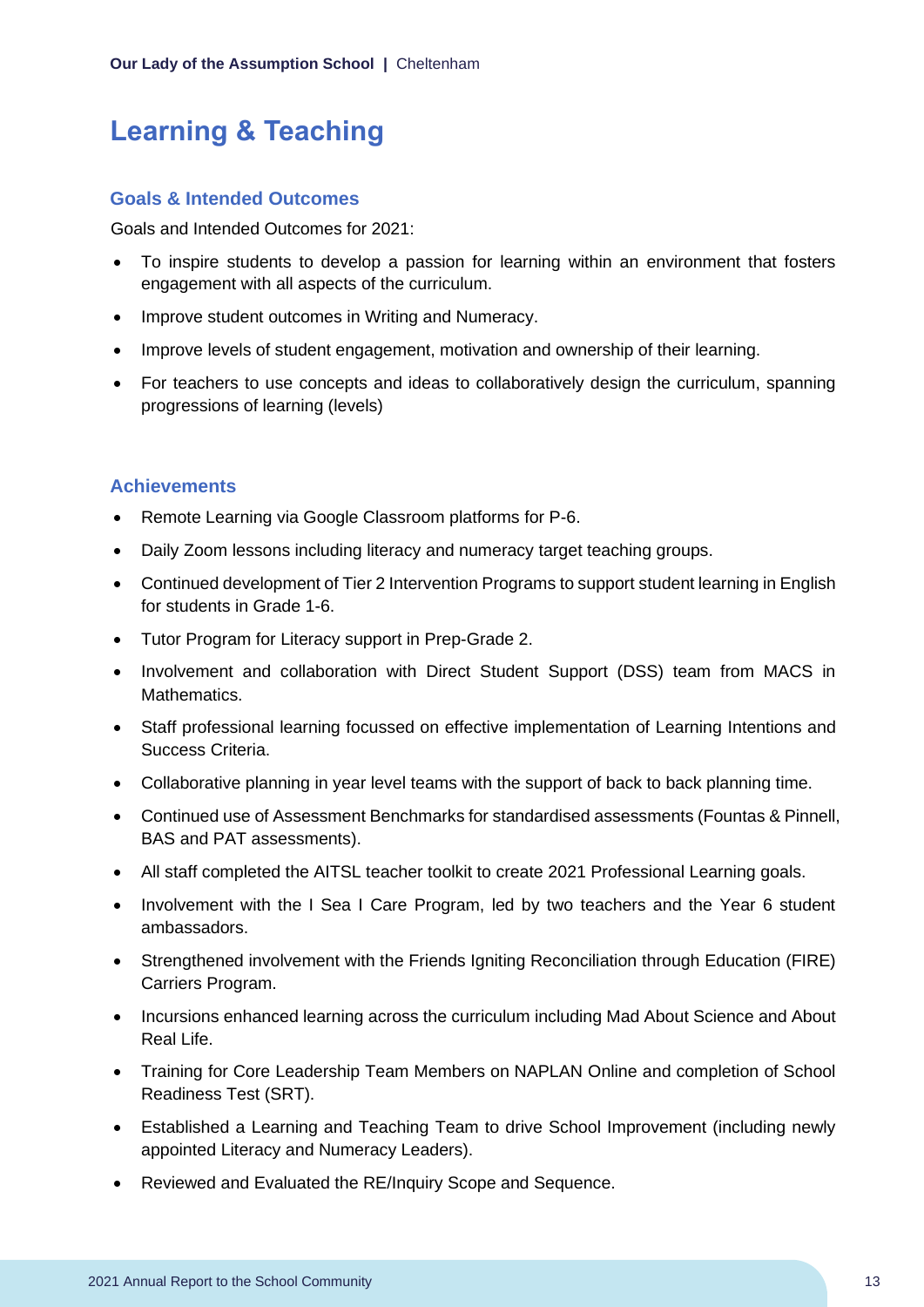- Attended Professional Learning for Spelling (Spelling in Context and Little Learners Love Literacy).
- NAPLAN data training for Learning and Teaching Leader.
- Investigated and attended English Online Interview as another form of universal assessment.

#### **STUDENT LEARNING OUTCOMES**

Our NAPLAN Five Year trend report indicated an:

- Increased scaled score for our 50th percentile of Yr. 5 students in Numeracy 2021 compared to a different cohort in 2019. This would be a result of Direct School Support from MACS working with the school to improve teaching practice in maths 2021.
- Increased scaled score for our 2021 year 5 students in Numeracy compared to 2019.
- Increased scale score for the same cohort of students between 2019 and 2021 in **Numeracy**
- Increased scaled score for our 2021 Year 5 students in Reading compared to 2019. We have implemented a new spelling approach and introduced Little Learners Love literacy in the junior school with an emphasis on CAFÉ reading and writing approach.
- Increased scale score for our 2021 Year 5 students in Writing compared to 2019.
- We have been high achieving the past two years for Reading.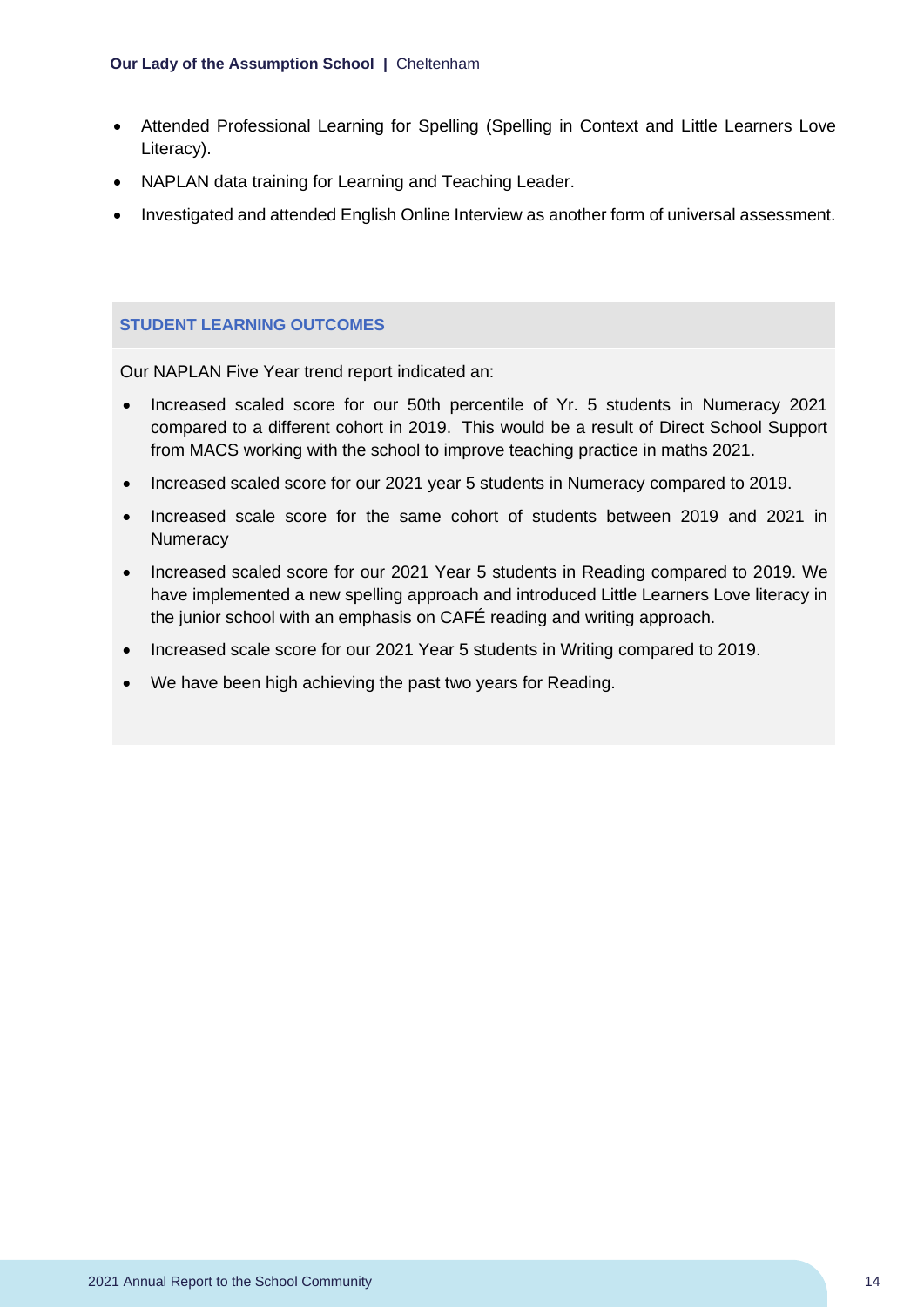| <b>NAPLAN TESTS</b>                   | 2019<br>$\frac{0}{0}$ | 2020                         | $2019 - 2020$<br><b>Changes</b> | 2021<br>$\frac{0}{0}$ | $2020 - 2021$<br><b>Changes</b> |
|---------------------------------------|-----------------------|------------------------------|---------------------------------|-----------------------|---------------------------------|
|                                       |                       | $\star$                      | $\star$                         |                       | $\star$                         |
| YR 03 Grammar &<br><b>Punctuation</b> | 100.0                 | $\overline{\phantom{a}}$     | $\overline{\phantom{a}}$        | 100.0                 |                                 |
| <b>YR 03 Numeracy</b>                 | 100.0                 | $\overline{\phantom{0}}$     | $\overline{\phantom{a}}$        | 97.4                  |                                 |
| YR 03 Reading                         | 98.2                  | $\overline{\phantom{a}}$     | $\overline{\phantom{a}}$        | 100.0                 |                                 |
| <b>YR 03 Spelling</b>                 | 100.0                 | -                            | $\overline{\phantom{a}}$        | 100.0                 |                                 |
| <b>YR 03 Writing</b>                  | 100.0                 | -                            | $\qquad \qquad \blacksquare$    | 97.4                  |                                 |
| YR 05 Grammar &<br><b>Punctuation</b> | 98.1                  | $\overline{\phantom{a}}$     |                                 | 98.3                  |                                 |
| <b>YR 05 Numeracy</b>                 | 100.0                 | $\qquad \qquad \blacksquare$ |                                 | 98.3                  |                                 |
| <b>YR 05 Reading</b>                  | 98.1                  | $\overline{\phantom{a}}$     | $\overline{\phantom{a}}$        | 100.0                 |                                 |
| <b>YR 05 Spelling</b>                 | 100.0                 | $\qquad \qquad \blacksquare$ |                                 | 98.3                  |                                 |
| <b>YR 05 Writing</b>                  | 100.0                 | -                            |                                 | 98.2                  |                                 |

#### **PROPORTION OF STUDENTS MEETING THE MINIMUM STANDARDS**

\* There are no NAPLAN results to report in 2020 as the Australian Government decided that due to the COVID-19 pandemic NAPLAN Assessments would not take place.

\*\* Data cannot be reported for this year as the number of students that sat the test was below 5 and the data has been suppressed for privacy reasons in accordance with the ACARA NAPLAN data reporting provisions.

\*\*\* No students sat the NAPLAN tests in this year level and in one or both of the relevant years.



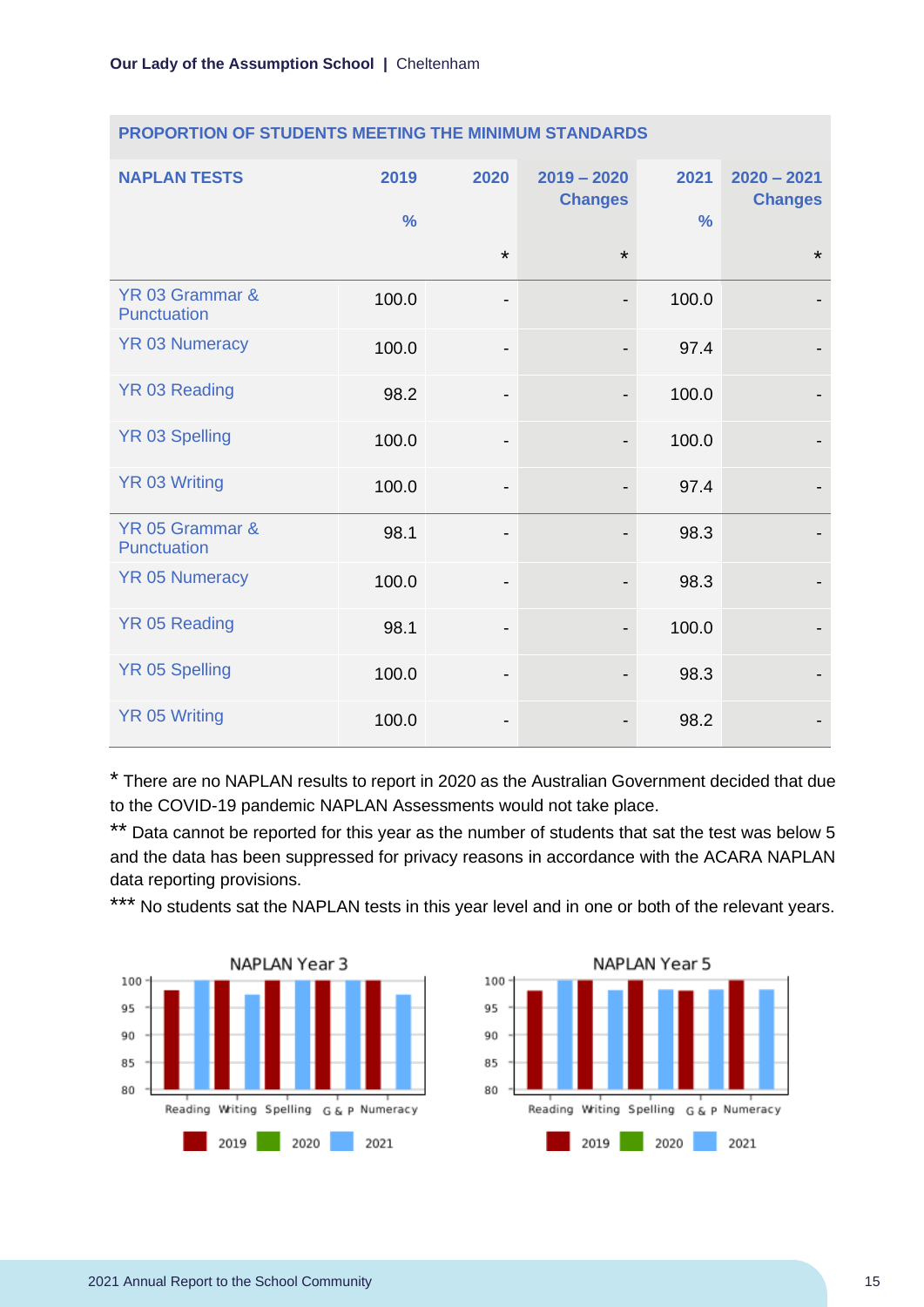## <span id="page-16-0"></span>**Student Wellbeing**

#### **Goals & Intended Outcomes**

Goals and Intended Outcomes for 2021:

- That the school and parents in partnership will collaborate in providing opportunities for each and every student to flourish as a valued and connected member of the OLA community.
- That student will experience enhanced relationships with the school, staff and peers.

#### **Achievements**

#### **Wellbeing Achievements**

- Wellbeing Leader met with Patrice Wiseman (MACS Behaviour Consultant) to collaboratively plan the implementation of Positive Schools Support at OLA. We began with refining our rules to school expectations and introducing a more positive and restorative approach to behaviour. We will continue our partnership with Patrice in 2022.
- The Garden Club supported selected children in the area of social and emotional learning. LSOs took groups of children and led garden based activities such as planting, weeding, watering and rock painting.
- OLA staff participated in Staff Formation focussing on wellbeing, mindfulness and social emotional learning. We participated in webinars with Georgina Manning.
- The OLA School Expectations are displayed in prominent spaces across the school (classrooms, office, Brigid Hall, level common areas).
- Positive Behaviour sentence starters are displayed in all classrooms.
- School Nurse visited the Prep students and any other students with the permission of their parents.
- Wellbeing Leader worked with Senior Level Leader and Prep Level Leader to support transition. Secondary school visits and kinder visits took place with level leaders to support the transition for some students in their level.
- 'Chill Out Room' is where students go to calm down, talk, vent and just have time to speak with the Wellbeing Leader. This room has cushions, books, playdough, drawing materials, whiteboard and small items children can use to help them self regulate.
- We administered the PAT Social Emotional Wellbeing Survey to the year 4-6 students with excellent results. The results showed an increase in all areas; confirming the Resilience Project, SWELL term, Chill Out Room and our new intervention processes have been effective in improving Student Wellbeing in our school.
- Worked with Community/Wellbeing Leaders to lead SRC students from P-6 to amplify student voice.
- Worked with Community Leaders and Child Safety policy. The leaders were restored to talk to all classes about our Child Safety policy.

#### **Student Wellbeing during COVID Lockdown Achievements**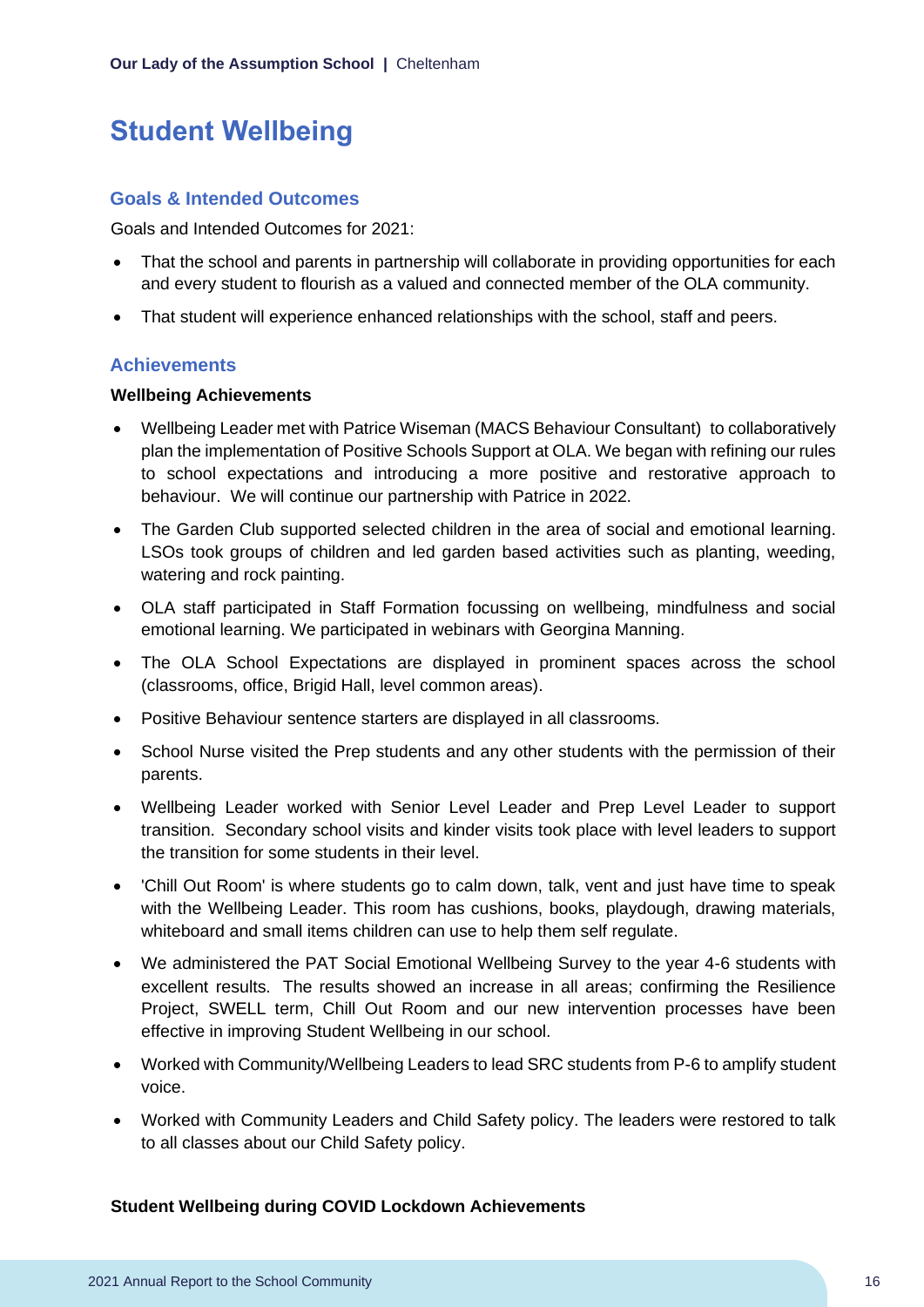- We created a Student Wellbeing List for those vulnerable students who required phone call check-ins from the Wellbeing Leader and their class teacher.
- Wellbeing Leader hosted Wellbeing Zooms during the Lockdown this year to allow students to learn coping strategies such as breathing techniques and having positive mindset.
- Garden Club was available for vulnerable students onsite. This gave them a brian break from onsite remote learning.
- LSO timetables were revised regularly to ensure all students' educational, social, emotional and health needs were supported.

#### **Learning Diversity Achievements**

- We continued to promote the Intervention Framework this year and included professional learning for staff to use the 'Identifying Student Learning and Student Behaviour Support process.
- NCCD/Wellbeing Team met to meet Data Quality Assurance requirements.
- The Learning Diversity Leader (LDL) attended Network and Southern Region Office LDL Connect meetings via Zoom to keep informed of new processes and programs.
- LDL Leader submitted the NCCD on 4th August. We submitted 105 students in total who require adjustments for their learning.
- Students were referred for speech or educational assessments through the Record of Student Adjustments and Evaluation ( ROSAE) Melbourne Archdiocese of Catholic Schools (MACS) portal.
- LDL and class teachers worked with Learning Consultants at the Southern Region Office to devise intervention programs to support students with learning needs.
- LDL Leader worked with level leaders and class teachers to administer further assessments to guide intervention and PLPs.
- LDL administered Tier 2 assessments (SPAT, YARC, Speech Screener, Jane Retell), discussed results with classroom teachers and set targeted goals.
- Particular students funded under the NCCD program had access to occupational therapists and physiotherapists through SCOPE.
- Students attended regular speech therapy sessions with the MACS Speech Therapist.
- Application for National Chaplaincy Program was successful and we have appreciated a one day psychologist onsite each week
- Program Support Group meetings were held each term via Zoom for students with academic, social and emotional or behavioural needs and those funded through NCCD.
- Personalised Learning Plans continued targeting students with specific academic or behavioural difficulties. These were discussed and given to families at scheduled PSGs or posted due to COVID. These were revised at least once a term.
- LSO timetables were revised regularly to ensure all students' educational, social, emotional and health needs were supported during COVID. LSO supported vulnerable students via Zoom with their remote learning plans.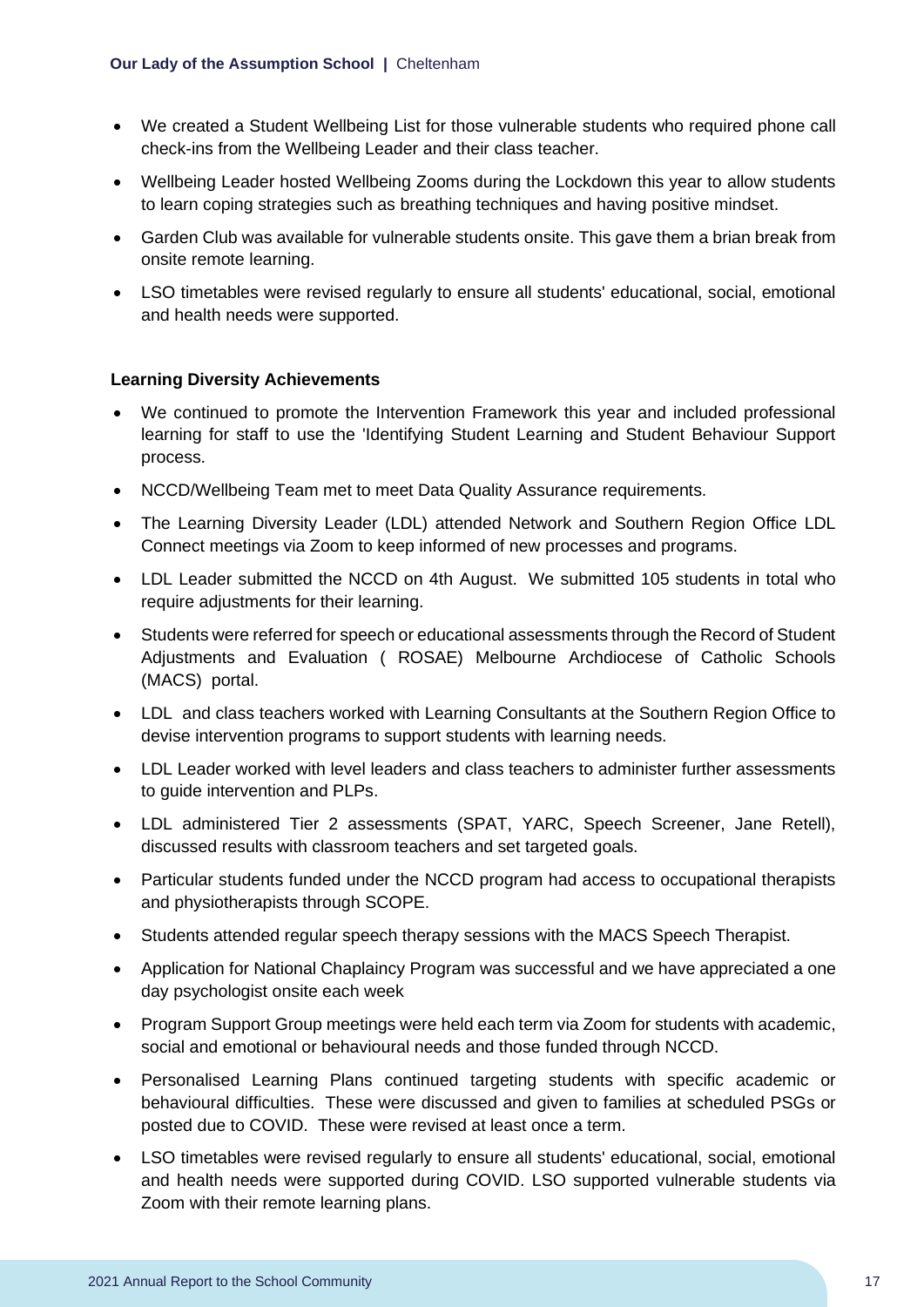• Develop an outdoor garden program with Learning Support Officers for students with learning and social emotional needs.

#### **VALUE ADDED**

Students Prep - Grade 6 participated in a number of activities:

- Term One we celebrated SWELL term with a focus on establishing relationships within our class, level and parent community.
- Wellbeing Resources in the classroom have been shared amongst staff during staff meetings enabling others to see what resources and ideas classroom teachers are using to focus on wellbeing in their classroom. The variety of resources being used across P-6 classrooms are: Circle Time, Make Jesus Real (Special agents, gospel values, self reflection), Social Stories, Class Dojo Big Ideas (Growth Mindset, Mindfulness, Gratitude), Go Noodle (Empower Tools, Movement, Brainercise), Meditation, Journals, The Resilience Project, Gratitude Empathy and Mindfulness (GEM).
- The Buddies Program continued with Prep-Grade6 to support and develop social skills during Term 1 and 4 only due to COVID. The program provided opportunities for the Prep students to work and play with their Grade 6 buddies.
- Ride to School Day
- First Aid courses run by St John's Ambulance
- Harmony Day

#### **STUDENT SATISFACTION**

2021 Melbourne Archdiocese Catholic Schools - School Improvement Survey (MACSSIS) data shows that students at Our Lady of the Assumption Parish Primary School scored higher in the following areas than other schools in the archdiocese:

- At OLA, the overall school positive endorsement from students is more highly developed than the overall population of other MACS schools surveyed. This overall score is also higher than the score given by OLA students in 2019, indicating a positive increase in student wellbeing.
- We also had a positive school trend specifically in the areas of 'School Climate', 'Teacher-Student Relationships', 'Student Safety' and 'Student Voice'.
- 'School Climate' means our students have positive perceptions of the social and learning environment at OLA.
- 'Teacher-Student Relationships' means our students feel strong connections between students and learners, and within the students themselves, both within and beyond the school.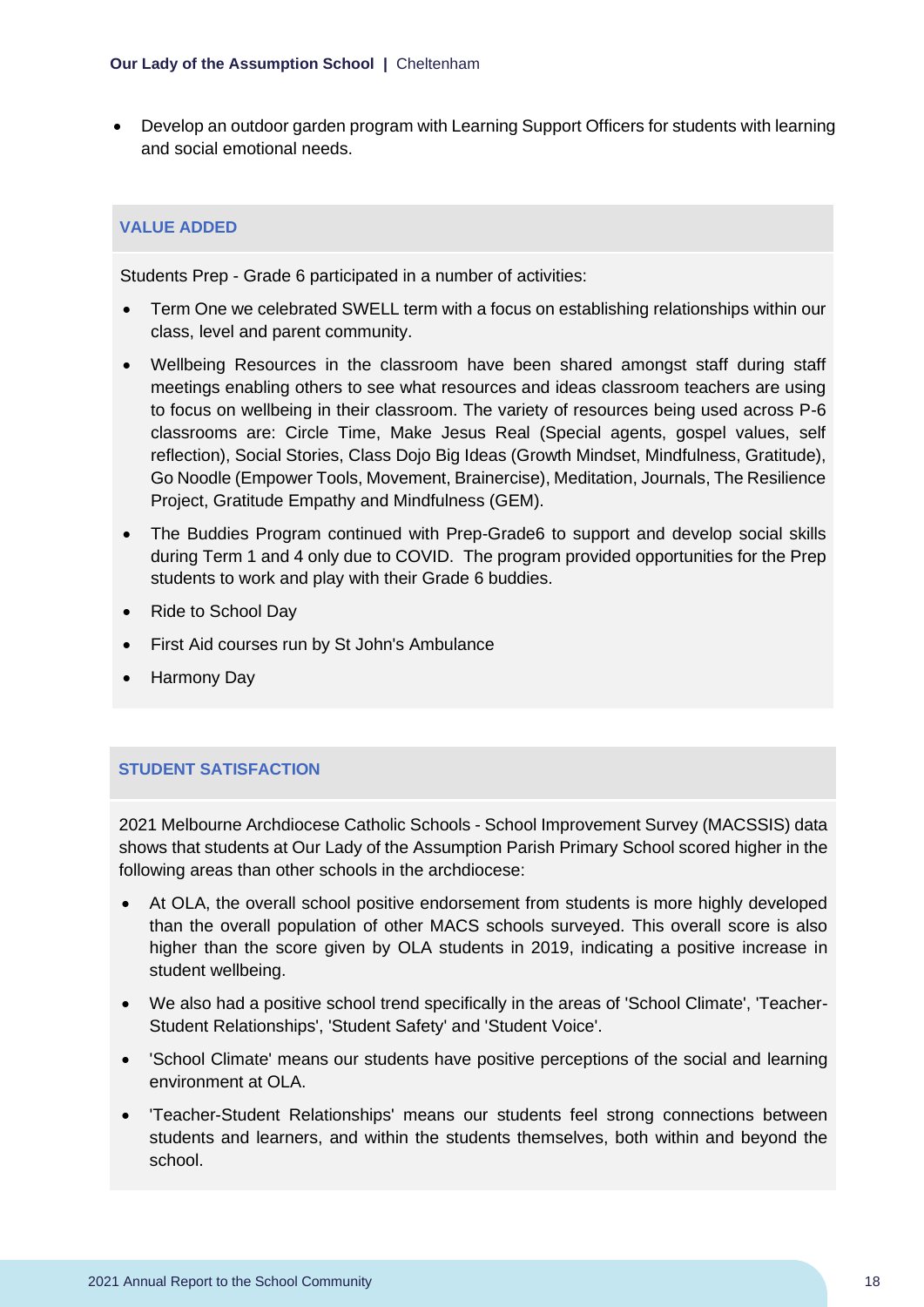- 'Student Safety' score indicates that students have high feelings of physical and psychological safety while at school.
- 'Student Voice' means our students feel they have opportunities to make an impact on our school.

#### **STUDENT ATTENDANCE**

In accordance with the Education and Training Reform Act 2006, schooling is compulsory for children and young people aged from 6- 17 years unless an exemption has been granted. Parents/guardians must enrol a child of compulsory school age at a registered school and ensure the child attends school at all times when the school is open for instruction. Students are expected to attend school during normal school hours every day of each term, unless: there is an approved exemption from school attendance or attendance and enrolment for the student or the student is registered for home schooling and has only a partial enrolment in a school for particular activities.

At OLA, our aim is to maximise student learning opportunities and performance by ensuring that children required to attend school do so regularly, and without unnecessary or frivolous absences.

All teachers mark attendance online twice daily. Hard copy rolls are also stored and archived each year.

Attendance slips are sent to the office at 9:15am in the event a child is marked as absent with no explanation, and a call is promptly made to the parent or emergency contact to confirm the child's absence.

If a student is ever absent for a prolonged period of time or with regular frequency, the Principal or Deputy Principal will make direct contact with the parents/carers. Records are to be maintained of such contact. In certain instances, this communication will be in writing.

Families are regularly reminded, via the school newsletter, of their obligation to send their children to school on a consistent basis, and that reasons for absenteeism are to be legitimate and in writing.

#### **Remote Learning**

During remote learning, attendance was determined through:

- student engagement with online learning activities,
- teacher direct interaction during online lessons,
- and/or with student submission of work posted via Google Classroom.

We asked that children accessed at least one of these three options during school hours Monday to Friday. Students who registered their attendance were marked present for the day. If families were having difficulty accessing the work that day, they were encouraged to email the teacher to let them know the child was working offline, unwell, taking some family time, etc.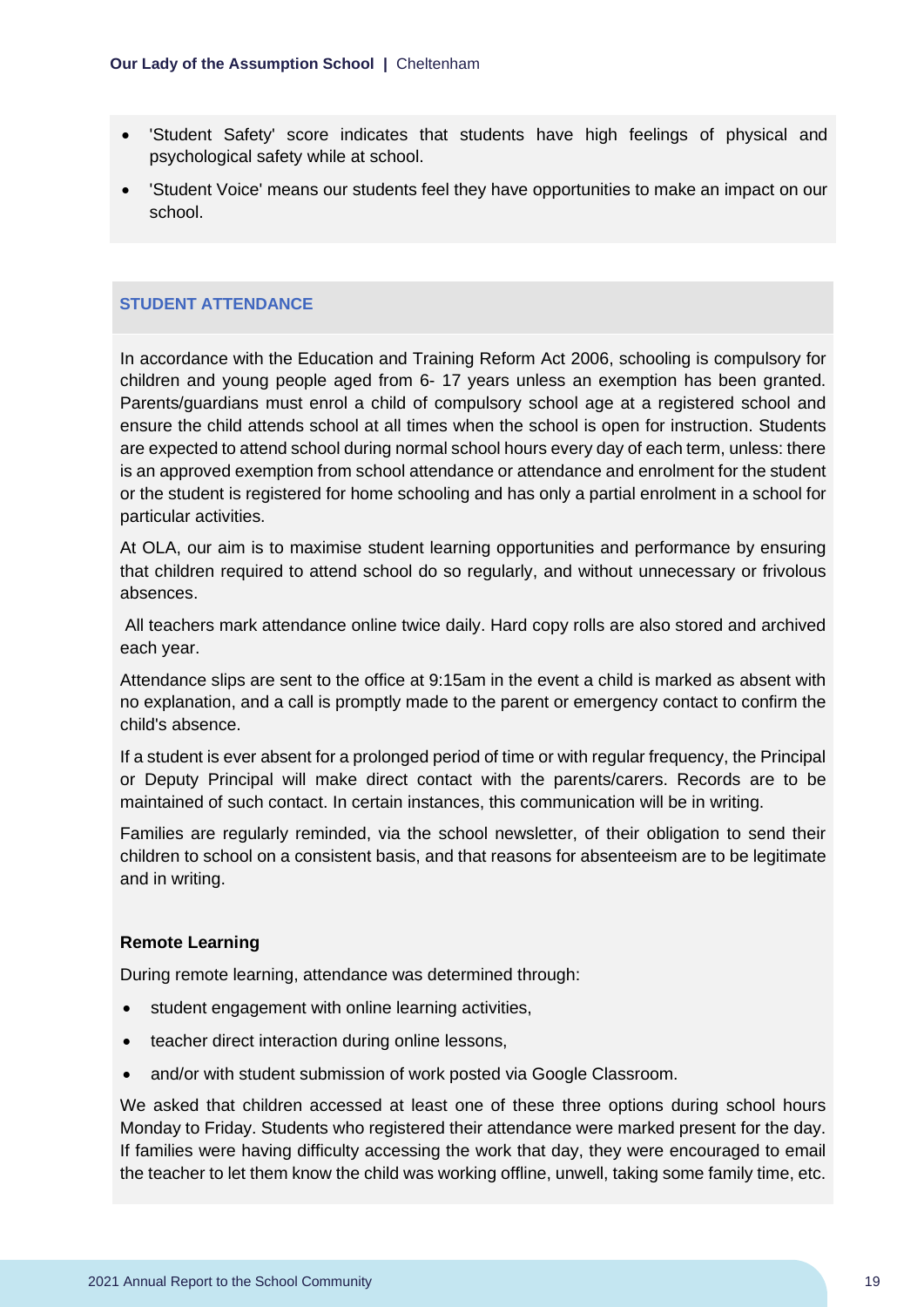#### **AVERAGE STUDENT ATTENDANCE RATE BY YEAR LEVEL**

| <b>Y01</b>                 | 80.1% |
|----------------------------|-------|
| <b>Y02</b>                 | 80.1% |
| <b>Y03</b>                 | 75.5% |
| <b>Y04</b>                 | 77.4% |
| <b>Y05</b>                 | 78.1% |
| <b>Y06</b>                 | 77.1% |
| Overall average attendance | 78.0% |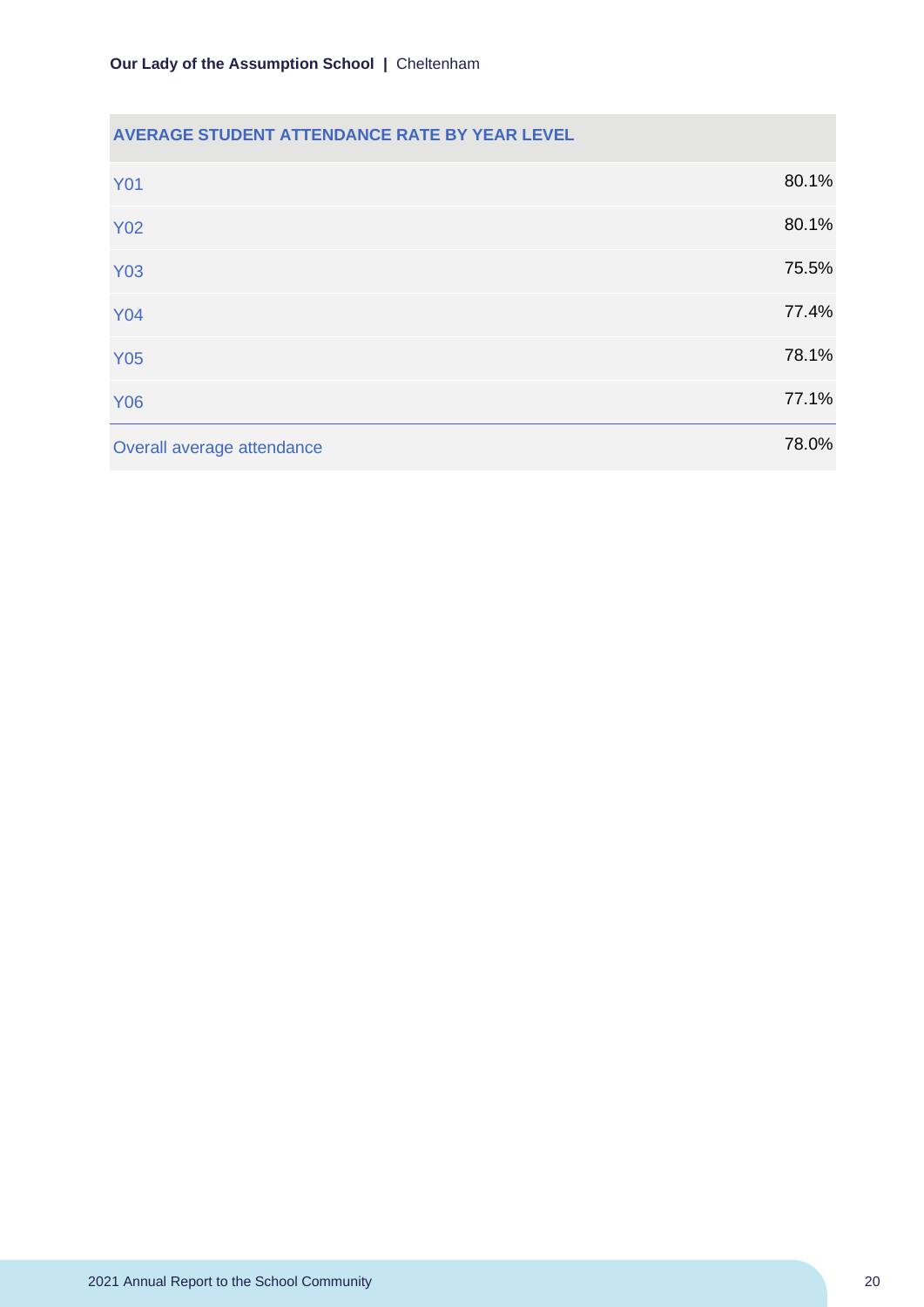## <span id="page-21-0"></span>**Child Safe Standards**

#### **Goals & Intended Outcomes**

**All students attending Our Lady of the Assumption Parish Primary School have the right to feel safe and be safe. The highest possible standard of care, safety and wellbeing of children and young people is a fundamental responsibility of all within our school community.** 

Protection for children and young people is based upon the belief that each person is made in the image and likeness of God and that the inherent dignity of all should be recognised and fostered.

Our Lady of the Assumption (OLA) Parish Primary School is entrusted with the holistic education of the child, in partnership with parents, guardians and caregivers, who are the primary educators of their children. OLA therefore has a duty of care to students to take reasonable care to avoid acts or omissions that they can reasonably foresee would be likely to result in harm or injury to the student, and to work for the positive wellbeing of the child.

All teachers, other staff members, volunteers, contractors, other service providers, parish priests, canonical and religious order administrators of Catholic schools within Victoria must understand and abide by the professional, moral and legal obligations to implement child protection and child safety policies, protocols and practices.

#### **Achievements**

Throughout 2021, OLA has furthered its commitment to providing a safe school environment by actively implementing processes that establish expectations and accountabilities for people working with our students. The continued application of student wellbeing programs have encouraged all stakeholders to engage in conversations about welfare and safety.

OLA has continued to broaden its Child Safety protocols to incorporate the following:

- Allocation of a Child Safety Officer, who also participates in the Parish Safeguarding Children **Committee**
- Working with Children Check (WWCC) requirements to reflect changes to the WWCC that came into effect in August 2017
- Annual Child Safety training of OLA's School Advisory Council members
- Duty of Care Defining the school's 'Duty of Care' to take all 'reasonable precautions' to protect students and young people in their care
- Reportable Conduct Scheme Outlining how the school responds to allegations of abuse and child related misconduct
- School Attendance Guidelines Defining the school process for monitoring student attendance and strategies to be implemented where their safety or welfare is of concern
- Engaging with Safe Smart Solutions to further explore policy documents and ensure OLA is operating as a best practise school

#### **Staff Training and Awareness Raising Strategies**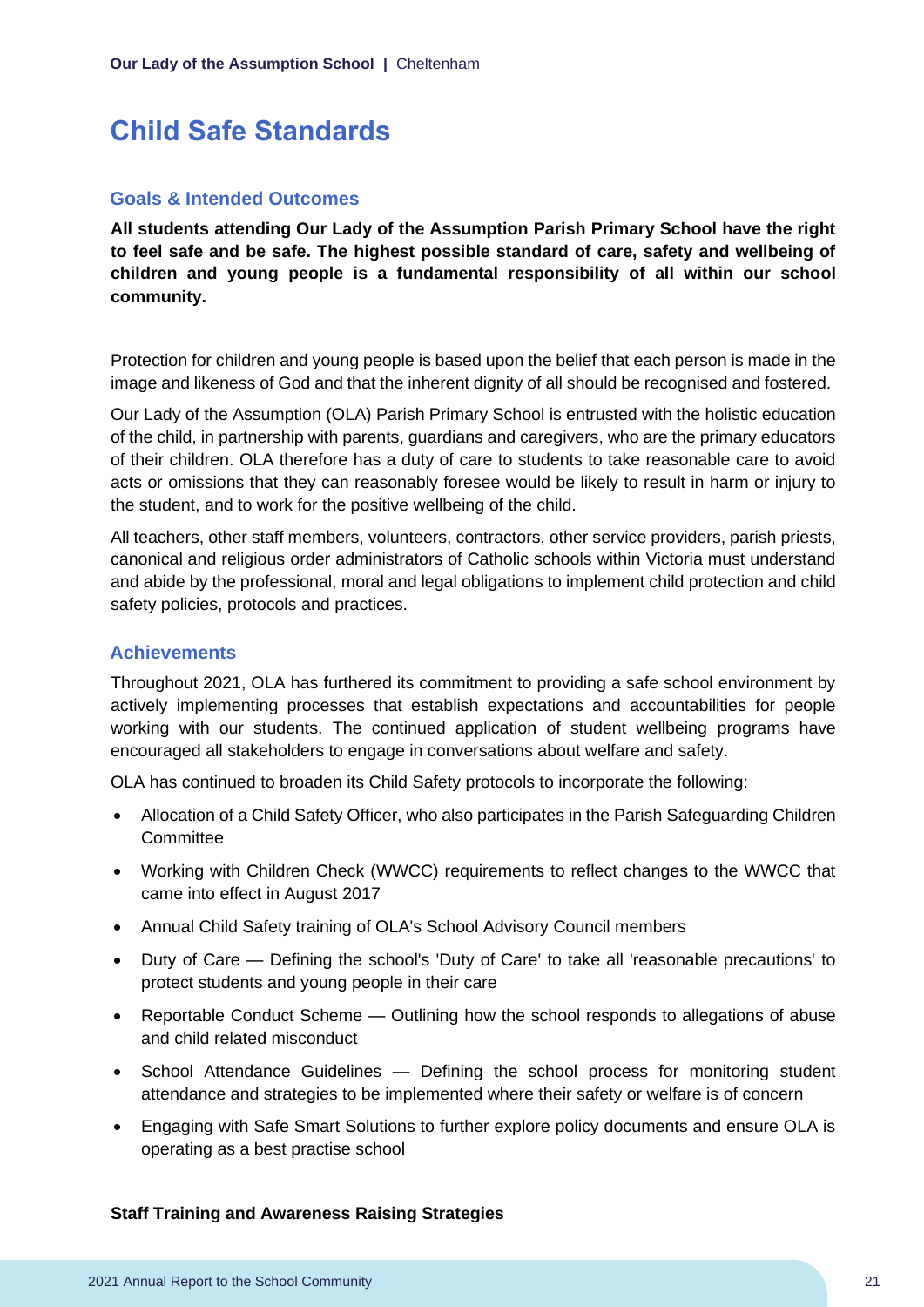All OLA staff participate in regular briefings and professional learning to ensure the school's legislative obligations and the schools' Child Safety Strategy remains front of mind. Staff members have participated in a range of training and awareness initiatives, including:

- Organisational Duty of Care
- Reportable Conduct Scheme requirements
- Annual Online Mandatory Reporting training
- Annual Occupational Health and Safety Professional Learning
- Annual Emergency Management Professional Learning
- Annual Child Safety Professional Learning
- Protect Responding to incidents, disclosures and suspicions of child abuse
- OLA's Child Safety Policy and Code of Conduct
- School attendance requirements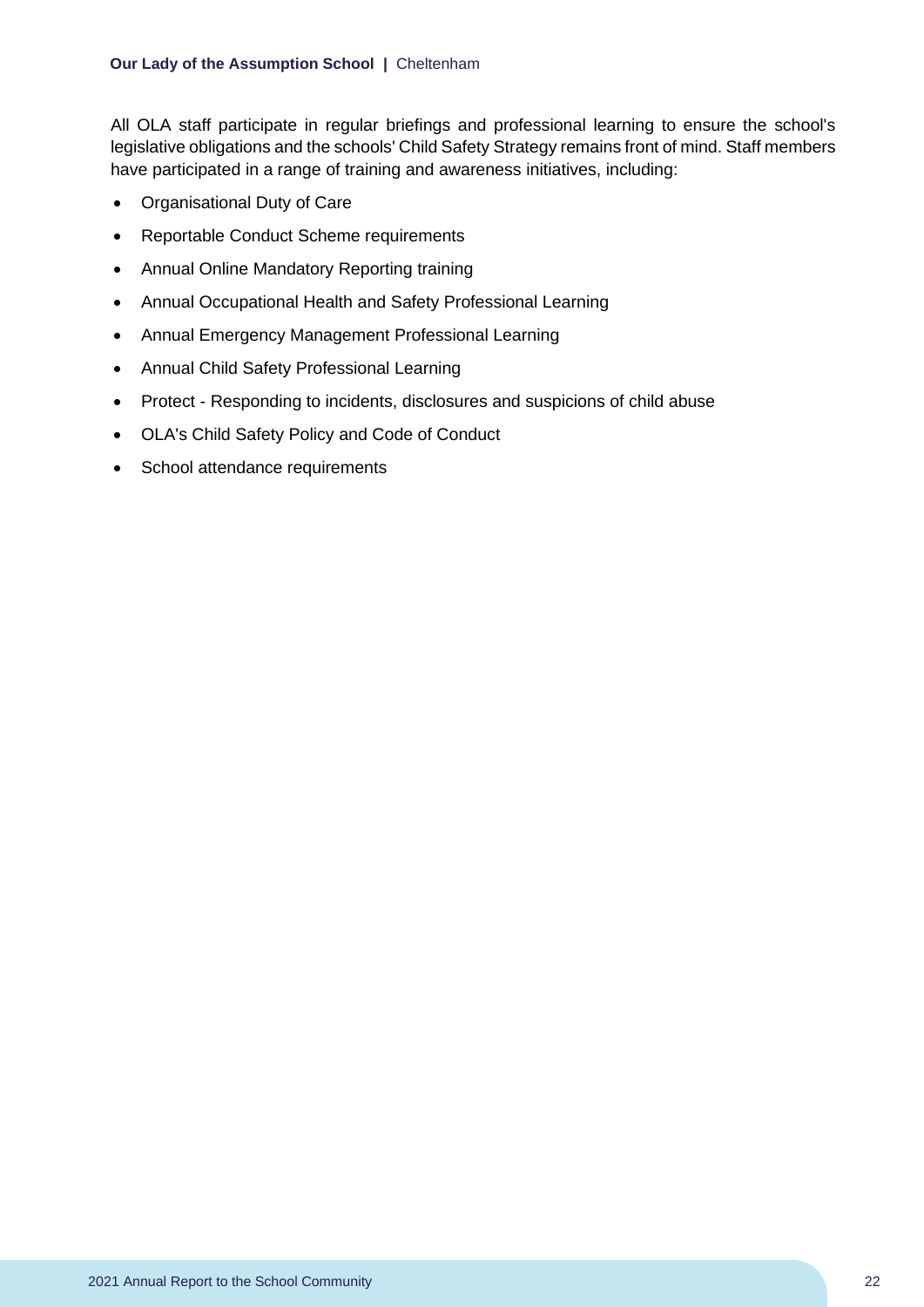## <span id="page-23-0"></span>**Leadership & Management**

#### **Goals & Intended Outcomes**

Goals and Intended Outcomes for 2021:

- Build a culture of Child Safety
- Maintain focus on School Improvement
- Build staff capacity and confidence to maximise learning growth for all students
- Develop teacher and family partnerships around student learning and wellbeing
- Empower student voice and agency
- Improve and maintain the reputation of the school in the wider community

#### **Achievements**

#### **Role Clarity and Team Work**

- Review of staff Ways of Working and Role Descriptions
- Encouragement for staff to attend networks and pursue personal professional learning relevant to their roles, for example the Deputy Principal's Network and MACS Leadership Networks in the Southern Region
- SIP
- Commitment to the new four year School Improvement Plan and the development of Annual Action Plan with the support of Reviewer, Trish Cowling

#### **Resourcing**

- School marketing strategies for higher enrolments: prominent billboards, new signage, electronic signage, increased kindergarten communication, Social Story, Prep 2022 Showbag, I'm Starting Prep at OLA tshirts and management of school website/social media platforms
- Successful grant application for Stage 3 of School Master Building Plan to the value of 2 million dollars
- Successful Chaplaincy Grant for one psychologist to be onsite one day per week
- Successful grant to be part of the MACS Direct School Support Mathematics

#### **Lead Learning and professional engagement**

- Further integration of Catholic Identity within the school community, with particular reference to the Enhancing Catholic School Identity (ECSI) data with staff and students
- Innovative and agile staff managing remote learning throughout the school year we have been particularly proud of the improvement in staff confidence using IT and digital technologies in engaging ways, constructive feedback and in particular the pastoral care of our students and their wellbeing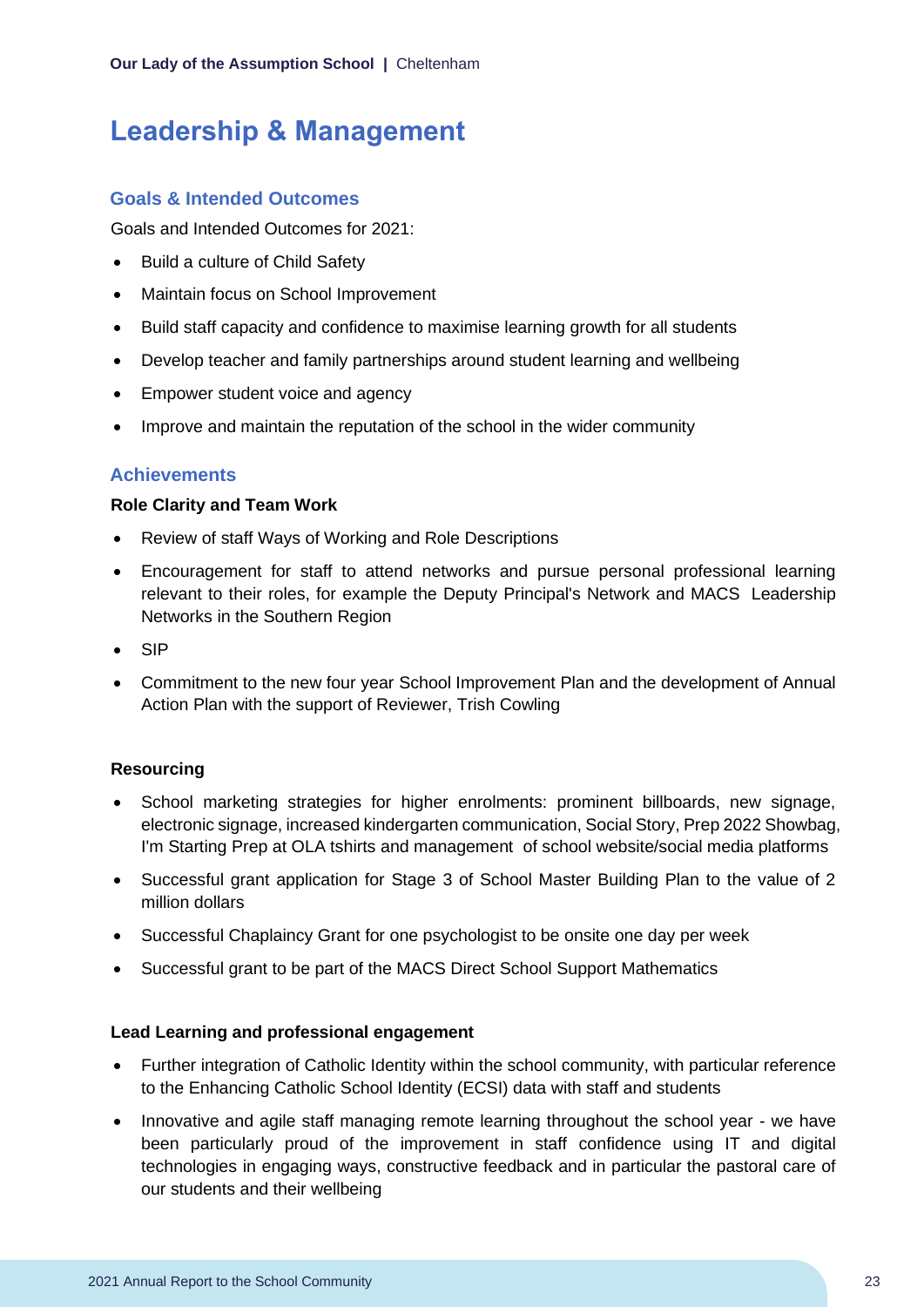- Leadership Coach meeting with the Principal and Leadership Team members each semester and available via telephone and email to support and improve our practice
- Coach supporting distributive leadership style and structures
- Meetings between all staff and Principal are set to develop Customised Individual Learning Plans, to review and renew goals respectively that are linked to the School's Annual Action Plan.
- Ongoing professional learning for all staff, embedding an expectation that all staff have a responsibility to share and implement new findings.
- Visible leadership modelled and encouraged
- Growth mindset and positive school approach developed

#### **EXPENDITURE AND TEACHER PARTICIPATION IN PROFESSIONAL LEARNING**

#### Description of Professional Learning undertaken in 2021

The main focus of staff professional learning in 2021 was teaching and learning of Mathematics. We were successful applicants and were privileged to participate in the MACS Mathematics Direct School Support (DSS) program. As part of this program, we worked with two MACS consultants (Jan Walker and Mark Mudge) who are knowledgeable in the area of Mathematics. Jan and Mark facilitated professional learning on-site on eight days across the year.

Key indicators of success with this program include:

- OLA appointed a Mathematics Leader
- Mathematics Leader established a Mathematics Team which included four class teachers with an interest in the area of Mathematics
- Teachers and leaders set up a new Mathematics planner to better facilitate collaborative planning
- Staff are now using the Numeracy Learning Progressions & Key Ideas Resources to assist with planning
- Mathematics Team did an internal audit of resources and purchased any relevant handson equipment to assist our learners
- Mathematics Profile has been boosted across the OLA community as evidenced by conversations between families and teachers

#### **Other professional learning opportunities**

Term One:

- Literacy data analysis
- CPR update
- Wellbeing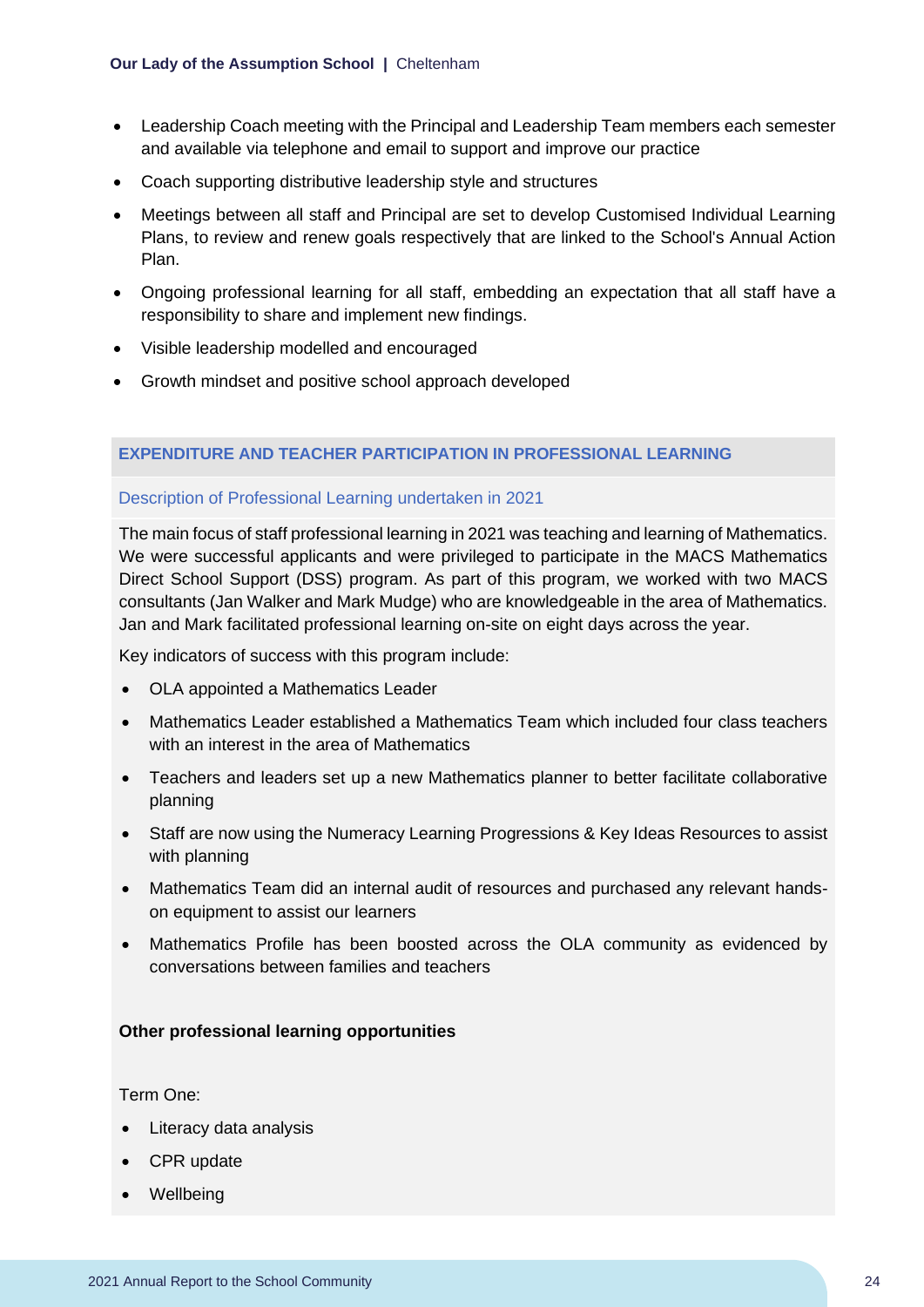#### **Our Lady of the Assumption School |** Cheltenham

- School Infection Prevention and Control During Coronavirus (COVID-19)
- Cybersafety

#### Term Two:

- Occupational Health & Safety
- Staff mental health and wellbeing
- Report writing
- School improvement and review reflection
- Mandatory reporting
- Assessment and report writing
- Asthma online modules
- NCCD Intervention Framework

#### Term Three:

- SeeSaw Partnerships between home and school
- Technology supporting for remote learning
- Learning Curve (student well-being)
- Engaging students in Mathematics online
- Engaging students in Literacy online
- Online formative assessment opportunities

#### Term Four:

- Emergency management training
- Spelling programs
- Assessment and report writing
- Class structures
- 2022 student handover

Further professional learning for individual or small groups included:

- School Wide Improvement Forum
- Leadership networks
- NCCD briefings
- RE Collective meetings with our partner school
- Finance cluster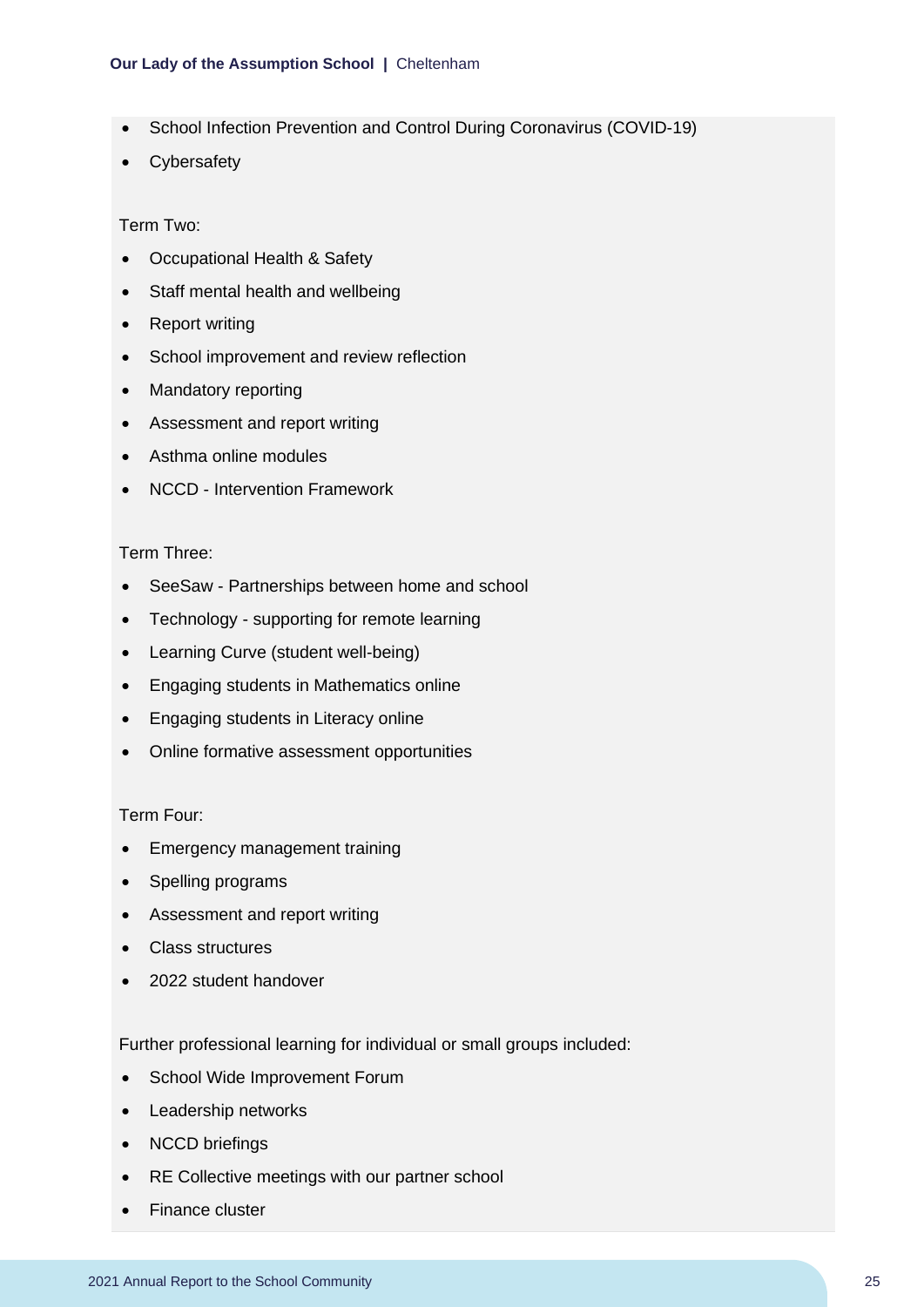- Religious Education Accreditation
- Assessment approaches for an online learning environment
- Formative assessment
- Religious Education assessment
- Diabetes in schools
- **SMART Spelling**
- Spelling in context
- Robotics
- Japanese language conference
- Evaluative and Individual Report Writing
- **Bike Education program training**
- Technology in education expo
- Little Learners Love Literacy program
- Autism
- NAPLAN analysis

Number of teachers who participated in PL in 2021 **Departicipated in PL in 2021 0** 

Average expenditure per teacher for PL  $\sim$  \$0

**TEACHER SATISFACTION**

2021 Melbourne Archdiocese Catholic Schools - School Improvement Survey (MACSSIS) data shows that staff at Our Lady of the Assumption Parish Primary School scored higher in the following areas than other schools in the archdiocese:

- The extent to which the school leaders set the conditions for improving teaching and learning at the school.
- Perceptions of the amount and quality of feedback staff receive.
- Perceptions of the school leadership's effectiveness.
- Perceptions of staff safety in the school.
- How safe it feels to take risks and make mistakes in this school.
- Perceptions of the quality and coherence of professional learning opportunities.
- Perceptions of the coherence of the school's improvement strategy.
- How well teachers work together in teams to improve teaching and learning.
- Teachers' perceptions of how well school leadership sets the conditions for teams to collaborate effectively.
- Teachers' perceptions that staff at the school have what it takes to improve instruction.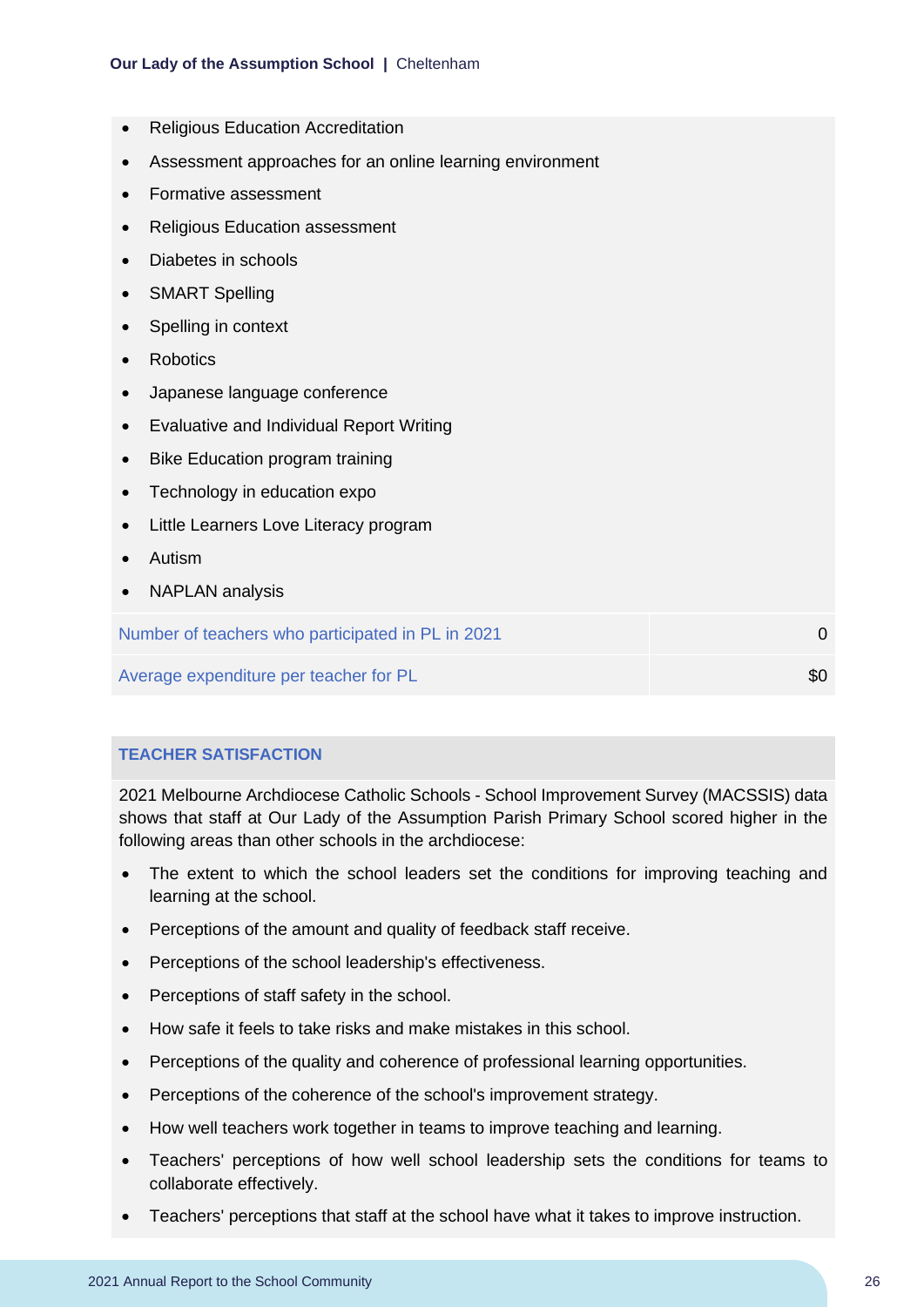The overall school positive endorsement was scored at 88%, compared to the 68% of other schools in the archdiocese.

| <b>TEACHING STAFF ATTENDANCE RATE</b>        |       |
|----------------------------------------------|-------|
| <b>Teaching Staff Attendance Rate</b>        | 88.4% |
|                                              |       |
| <b>ALL STAFF RETENTION RATE</b>              |       |
| <b>Staff Retention Rate</b>                  | 85.0% |
|                                              |       |
| <b>TEACHER QUALIFICATIONS</b>                |       |
| <b>Doctorate</b>                             | 0.0%  |
| <b>Masters</b>                               | 16.7% |
| <b>Graduate</b>                              | 33.3% |
| <b>Graduate Certificate</b>                  | 22.2% |
| <b>Bachelor Degree</b>                       | 83.3% |
| <b>Advanced Diploma</b>                      | 27.8% |
| <b>No Qualifications Listed</b>              | 0.0%  |
|                                              |       |
| <b>STAFF COMPOSITION</b>                     |       |
| <b>Principal Class (Headcount)</b>           | 3.0   |
| <b>Teaching Staff (Headcount)</b>            | 26.0  |
| <b>Teaching Staff (FTE)</b>                  | 19.7  |
| Non-Teaching Staff (Headcount)               | 13.0  |
| Non-Teaching Staff (FTE)                     | 9.7   |
| <b>Indigenous Teaching Staff (Headcount)</b> | 0.0   |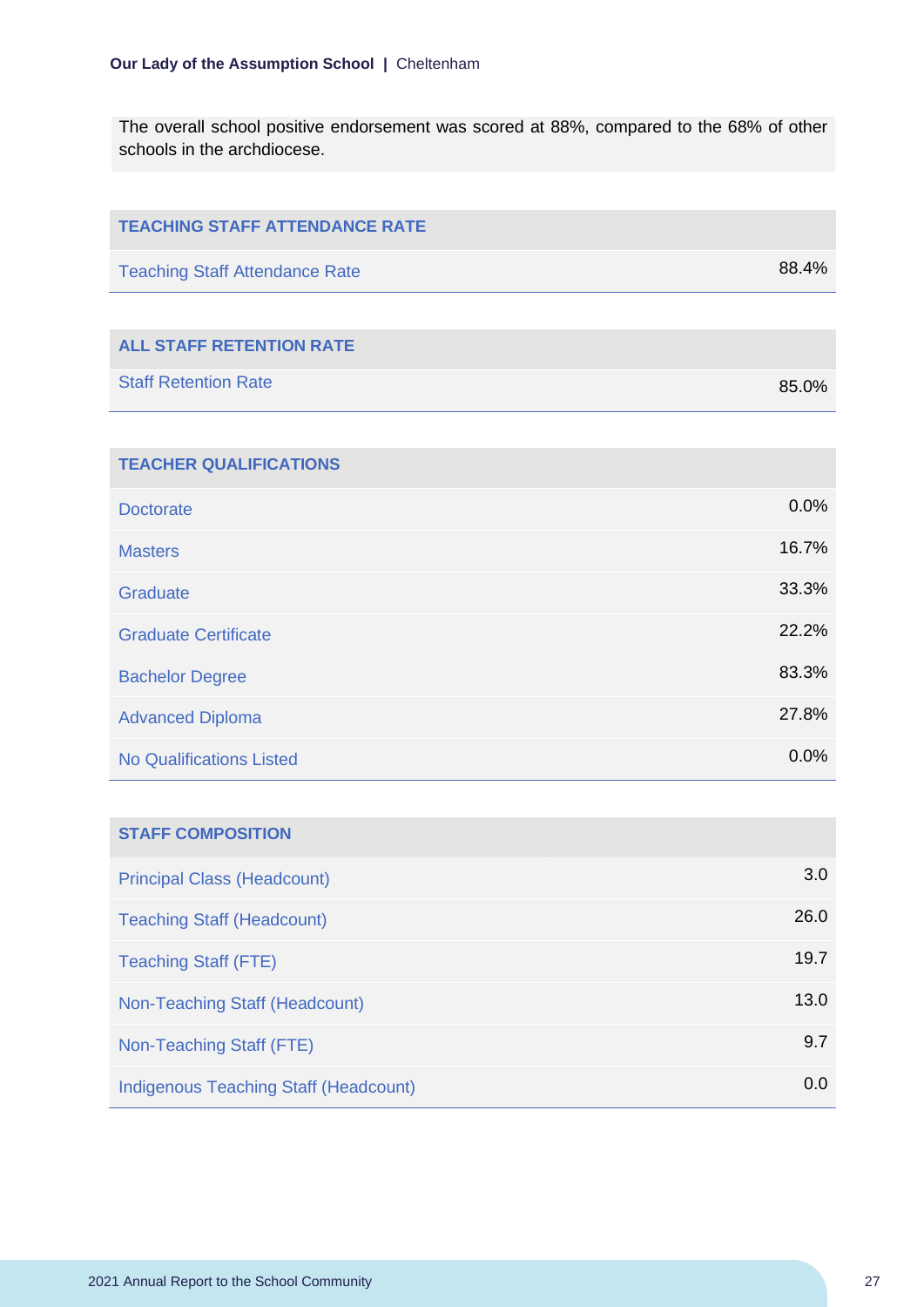## <span id="page-28-0"></span>**School Community**

#### **Goals & Intended Outcomes**

Our goal for 2021 was to create a shared understanding of partnership that supports the development of each child. We aimed to achieve this goal from the following intended outcome:

• To improve parents/families sense and experience of community through partnership in school initiatives.

#### **Achievements**

#### **Family Welcome, Support and Events**

- Parent Welcome Morning Tea and Welcome Picnic
- Prep Transition Program for Families that begins in March and continues throughout the year
- Prep Transition visits to local kinders
- High School Transition
- About Real Life Parent session via Zoom (Grade 6 families)
- Prep Transition webinar with Carly McGuaran on School Readiness
- End of Year Dance Concert recorded and shared with the OLA families
- Graduation Day and Evening
- Grade 5 and 6 camps at Camp Weekaway
- OLA supported local, national and world community e.g.: Have a Ball Foundation, Open the Doors Foundation

#### **School operation support**

- School Policy Reviews
- Pursue potential grants (Community fund, Chaplaincy Program application, Mathematics MACS support)
- Walk to School and Ride to School Days well supported throughout the year
- Out Of School Hours Service
- Operoo used to improve communication between school and families
- SeeSaw app used to communicate student learning with parents
- OLA P&F and OSAC met via Zoom each month
- Social Media platforms
- New website with updated school policies

#### **Social Media**

• 2021 Increase fan base across Facebook and Instagram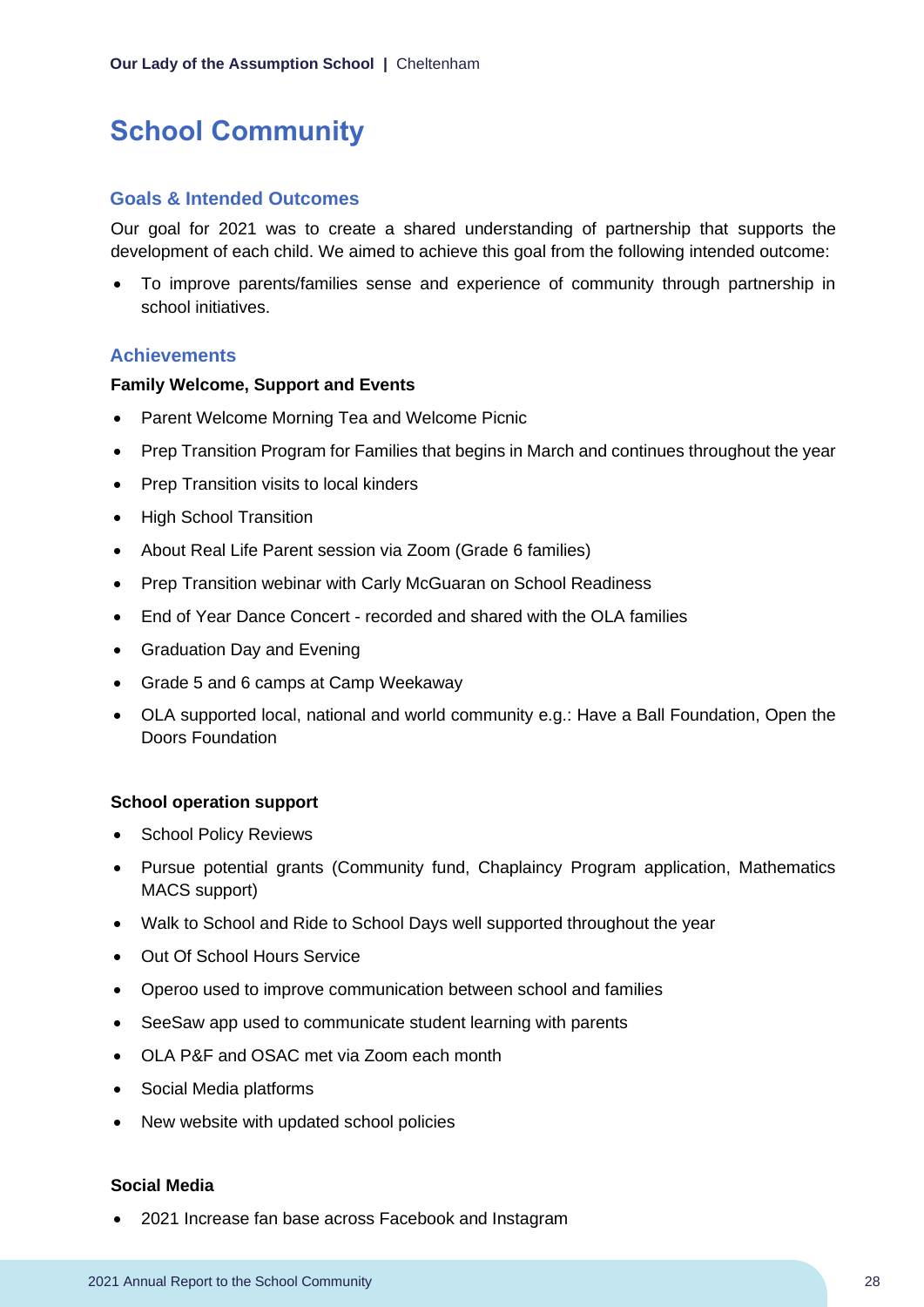- Parents are actively involved likes, reshares and comments. On average each posts reaches about 200-250 people
- OLA's social media presence is very strong/exemplary compared to other schools with similar size
- Content sent through is engaging, dynamic and varied
- Boosted posts were successful with enrolment inquiries
- Campaigns throughout the year included Like, Follow & Share Us, Meet our Teachers, Why OLA?, Leave us a recommendation, Throwback Thursday, My Teacher's Pet, Buddies
- Facebook OLA holds a 5 star review with 11 recommendations Excellent compared to like schools (with 3-5)
- The OLA community supports, follows and interacts with the content being posted on social media. Parents will often send in content for us to post
- We have 'boosted' posts on Facebook for online tours and the student voice campaign. It has given us a higher online exposure and reach; with prospective families contacting us as a result
- We have utilised the high traffic flow with 5 real estate boards being placed on Centre Dandenong Road. We have had families, neighbours and other schools saying they enjoyed reading each sign board as they waited in traffic
- We have promoted student and parent voice, new enrolments and community in our marketing campaigns
- We have advertised in the STAR enrolment guide creating greater exposure for OLA
- The OLA logo has been updated and made consistent across all marketing
- The enrolment pack has been updated and refreshed with all new marketing brochures and flyers
- A professional photographer has come in twice this year and all content is utilised in flyers, on our website and on social media
- The school virtual tour that was produced last year has doubled the amount of views since 2020. A total reach of 1.1k views

#### **PARENT SATISFACTION**

2021 Melbourne Archdiocese Catholic Schools - School Improvement Survey (MACSSIS) data shows:

- Families' perceptions of and engagement with the overall Catholic identity of the school is higher than that of other Catholic schools in the archdiocese
- Parent perceptions of student physical and psychological safety while at school has improved since we last did the surveys in 2019.
- Grade 3, 5 and 6 families highly valued the timeliness, frequency, and quality of communication between the school and families.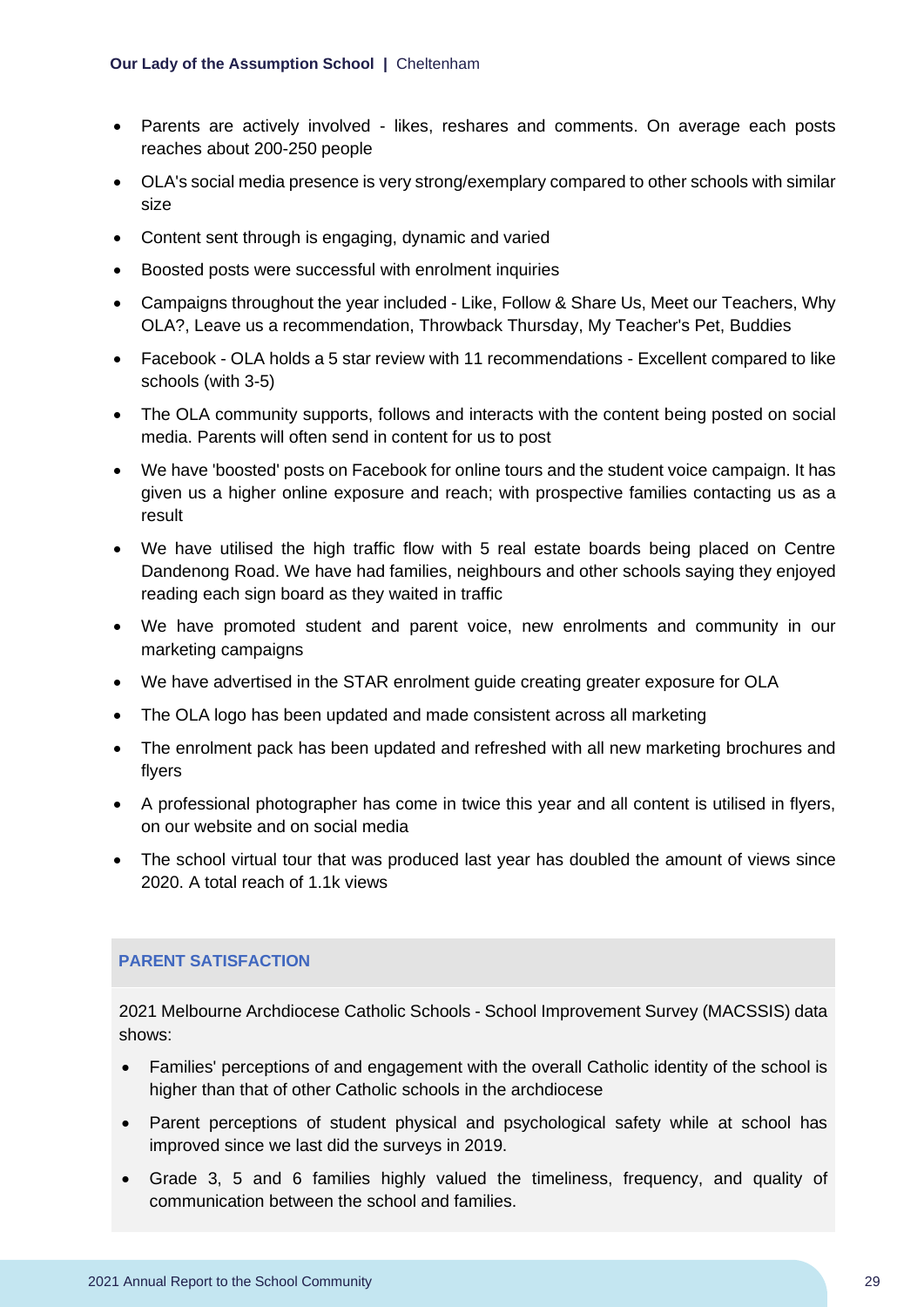• Grade 3 and 5 families had high perceptions of how well a school matches their child's developmental needs.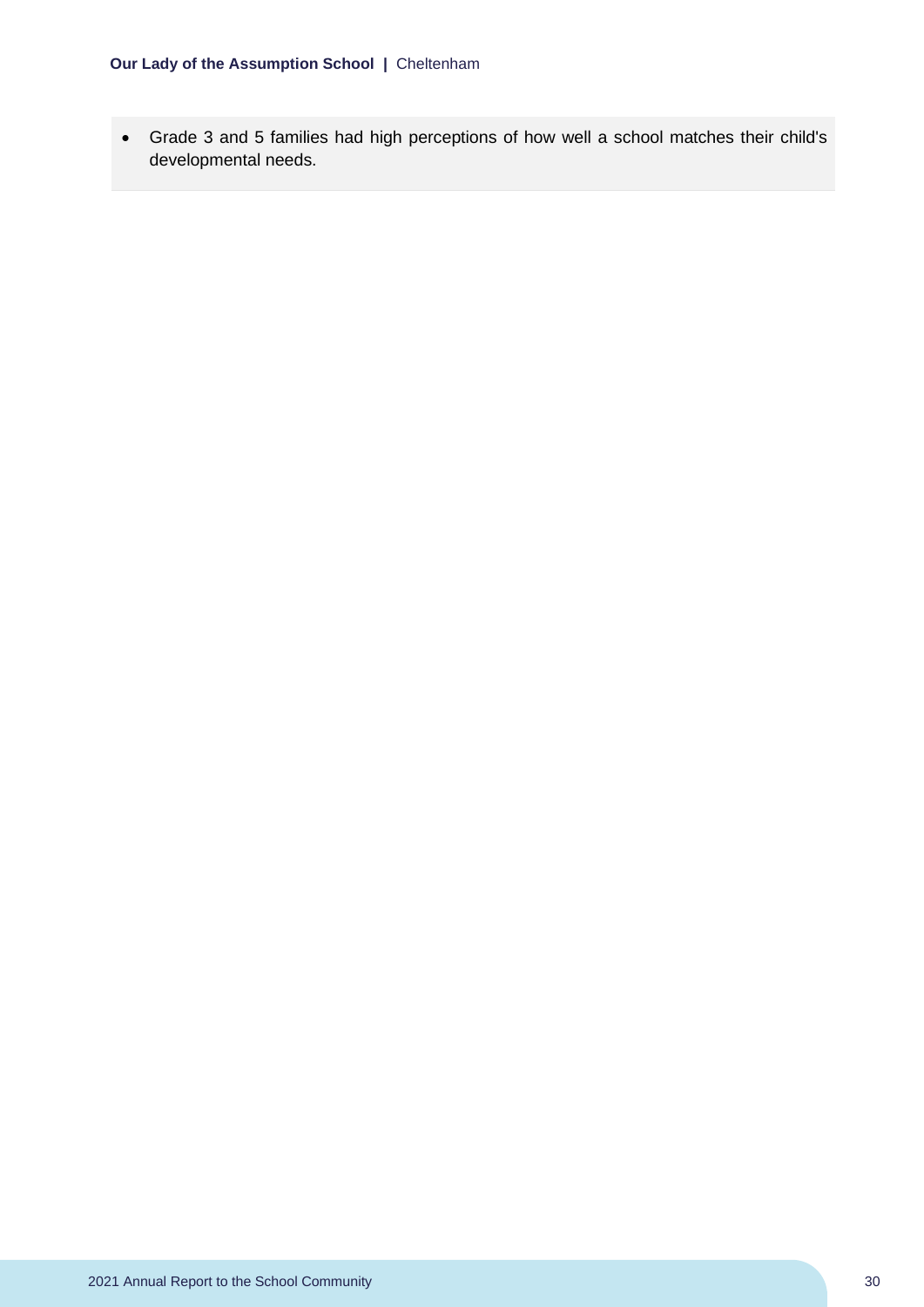## <span id="page-31-0"></span>**Future Directions**

#### **Education in Faith**

Faith Formation:

- Set and explore 2022 theme
- Continue staff Professional Learning Renewed RE Curriculum Framework, faith-based Inquiry and assessment of Religious Education
- Further explore Horizons of Hope with all staff
- Provide examples of recontextualisation and reflection during staff prayer sessions, encouraging staff to lead in this area next year
- Provide examples of how to recontextualise students learning in the classroom

Prayer:

- Expand and deepen prayer experiences for students and adults
- Continue staff prayer roster linked to liturgical calendar sacraments, scripture & CST. Staff to explore opportunities of Recontextualisation

Social Justice:

- Continue to support 'Have a Ball' foundation and other organisations (Catholic Mission, Caritas, Opening the Doors Foundation)
- Continue OLA Mini Vinnies Sleep Out & partnership with Cheltenham St Vincent de Paul
- Strengthen links with the Parish Social Justice Group
- Continue to strengthen awareness of Catholic Social Teachings through a whole school termly focus

RE Teaching and Learning:

- Continue to unpack the new Religious Education and Horizons for Hope Educational Frameworks through the professional learning for staff
- Further familiarise ourselves with and develop the RE & Inquiry Score and Sequence, offering rich opportunities for inquiry-based learning
- Continue to strengthen the Friends Igniting Reconciliation through Education (FIRE) Carrier Program

#### **Learning and Teaching**

- Consistent use of student data wall to record student reading achievements.
- Explore ways to partner with families and celebrate student learning
- Data on the Table (DOT) team, with scheduled meetings for classroom teachers to discuss student achievement, pedagogical approaches and student learning goals
- Strengthen Visible Learning (Learning Intentions and Success Criteria) across the school especially in Numeracy and Literacy.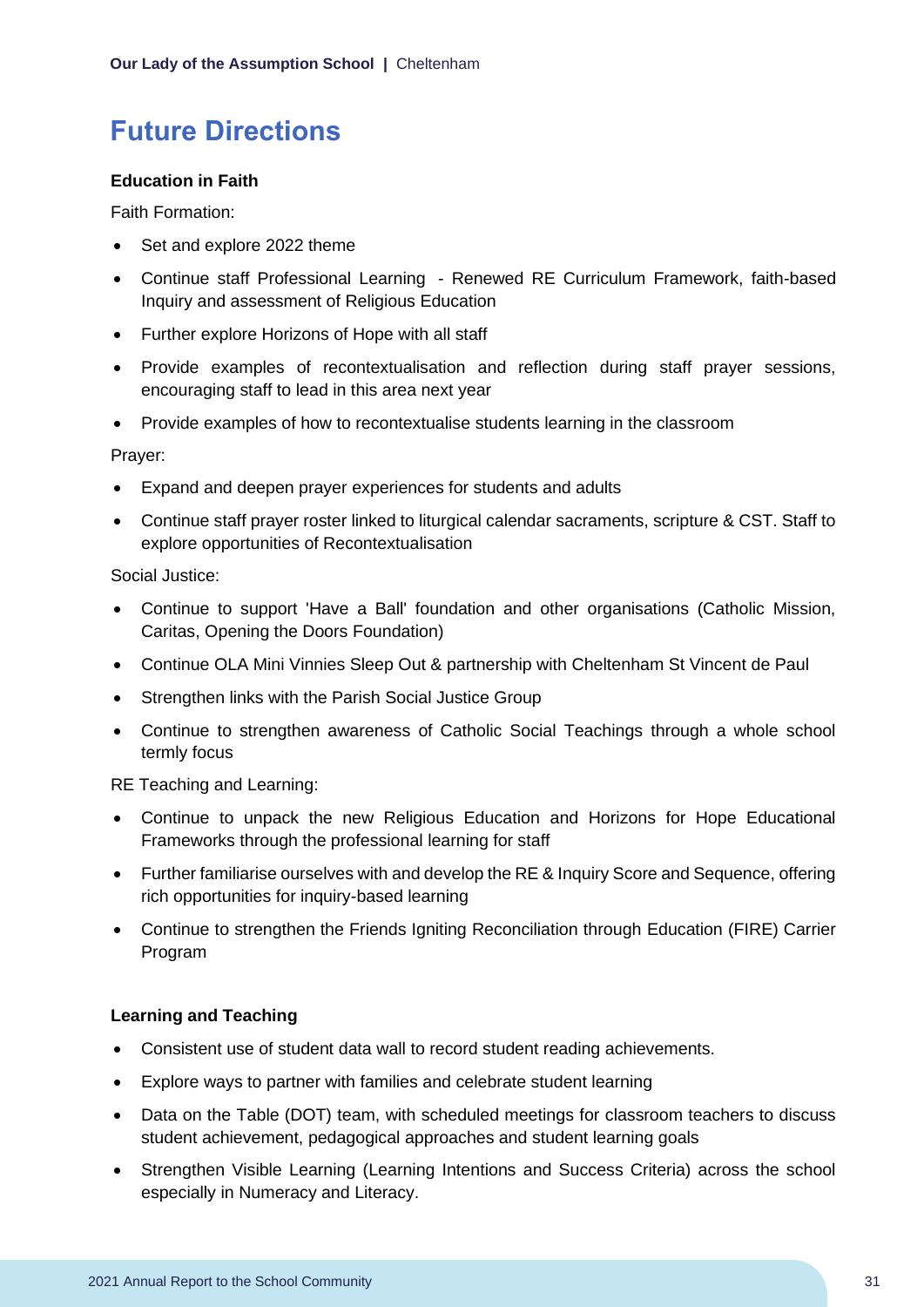- Continuing to focus on the development of teacher and parent partnerships around student learning and wellbeing.
- Continue collaboration with MACS personnel and OLA Mathematics Team.
- Trial and Evaluate updated Spelling Scope and Sequence.

#### **Student Wellbeing**

- Revise the Response to Intervention process using staff feedback.
- Use the PAT Social Emotional Survey again in 2021 as this provided us with useful evidence and information.
- Reintroduce Data on the Table (DOT) meetings and SOCS (Successes or Challenges) in Professional Learning Teams (PLT) to allow teachers to discuss students who are not in the DOT schedule.
- Further develop Positive Behaviour Support strategies and techniques in collaboration with Patrice Wiseman (MACS SRO) and the Wellbeing/NCCD team.
- Enhance existing levels of student engagement and agency by providing greater opportunities for students to co-design curriculum and provide formal teacher feedback in ways that are age and stage appropriate, as part of a whole school positive mindset and behavioural focus.

#### **Leadership and Management**

- Participate in the MACS SRO Leadership Formation Program using the National School Improvement Tool
- Engage in MACS SRO School Wide Improvement Forum (SWIF) and Mathematics Professional Learning support with a focus on student data
- Build staff connectedness and teamwork through professional learning opportunities and formation
- Celebrate the school's achievements with the whole community and work with Tony Dalton to improve Family Partnership opportunities
- Provide back to back planning and time on task for year level collaborative and facilitated planning, encouraging curriculum leaders to be present and actively involved in facilitated planning and classroom support
- Allow opportunities for dialogue and voice from students, parents and staff

#### **School Community**

OLA is renowned for its wonderful and inclusive community spirit. We will continue to work together in partnership to:

- Investigate ways in which the school/parish connections can be strengthened
- Encourage and promote opportunities for 'Parent as Partners' and build on the volunteer base already in place